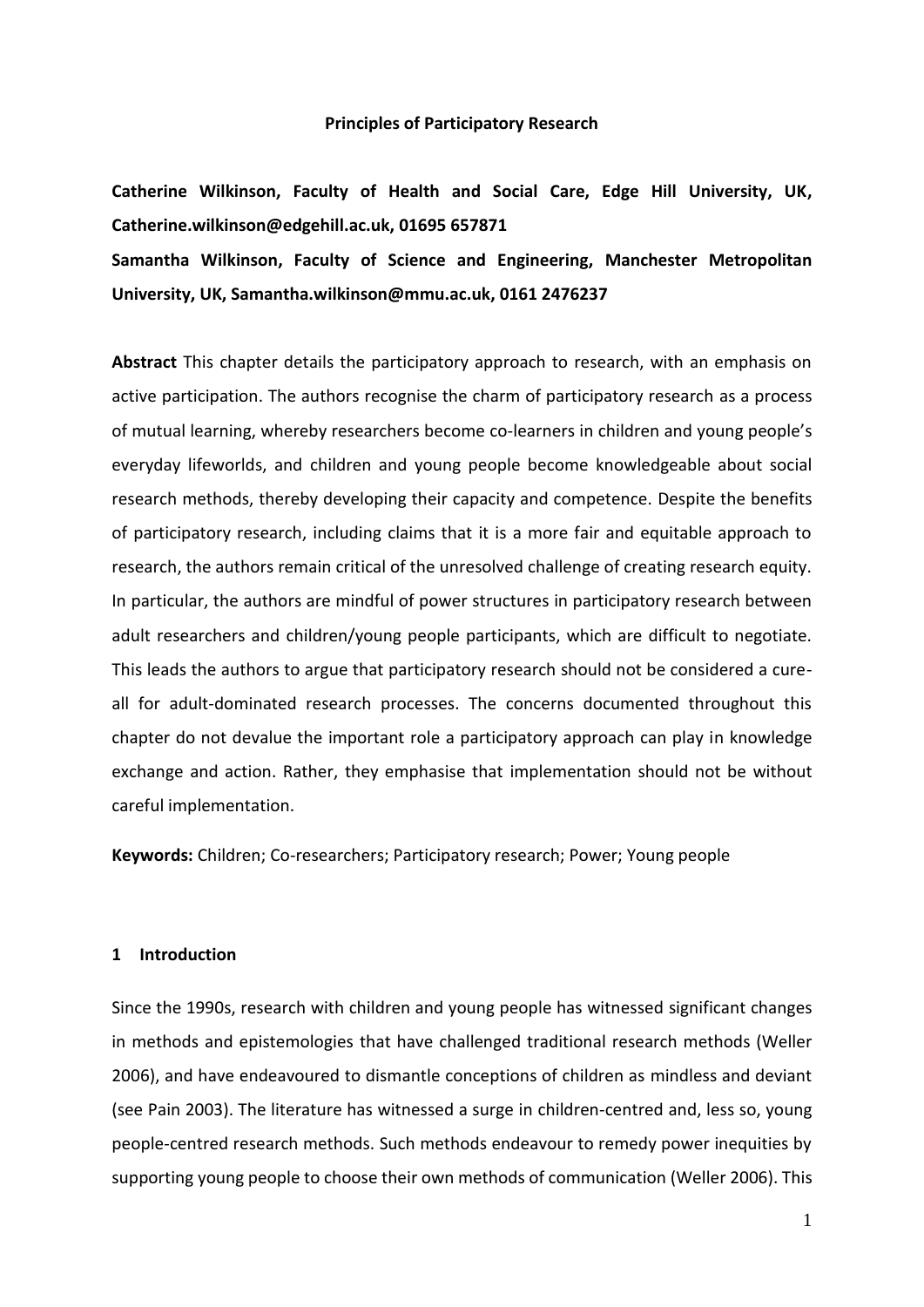is in line with the emphasis within social sciences upon young people's agency (e.g. Holloway and Valentine 2000). Alongside this movement, participatory research has gained increasing popularity (Wright et al. 2006) and can be seen as an effective, and more inclusive, way of engaging hard-to-research populations in the research process.

At its most basic, participatory research involves those conventionally 'researched' in the different phases of a study: for instance, in the construction of data (Gallagher 2008); presentation of research findings and dissemination (Pain 2004); and the pursuit of follow-up action (Cahill et al. 2007a). Though ostensibly related to ethnographic research, participatory methods are positioned as less invasive than traditional ethnographies, as participants assume an active role in the research process. Ideally, participants not only provide, collect, analyse and interpret data gained through participatory research, but they take action on issues and problems that arise (Pain and Francis, 2003). At their best, participatory research methods work with participants to produce change (Pain and Francis, 2003). It is for this reason that many authors (e.g. Crivello et al. 2009; Grasser et al. 2016) support participatory research, believing that when children and young people are involved in research, they have greater opportunities to influence decisions that concern their lives.

This chapter details the participatory approach, with an emphasis on active participation. It then provides an overview of different 'types' of participatory research, before discussing shared meanings and co-construction through participatory approaches to research. This chapter then turns to discuss social mores and power structures, and then choice and agency in participatory research with children and young people. It then offers key advice to researchers and practitioners considering implementing a participatory design; in doing so, it problematises the alleged emancipatory potential of participatory research. After concluding, the authors provide some useful resources for researchers and practitioners considering implementing a participatory design.

## **2 Participatory Approach, Active Participation**

The emergence of the sociology of childhood has contributed to a reassessment of the inclusion and role of children in research (Clark 2010). Children's right to participate in decisions that affect them (outlined in Article 12 of the United Nations 1989 *Convention on*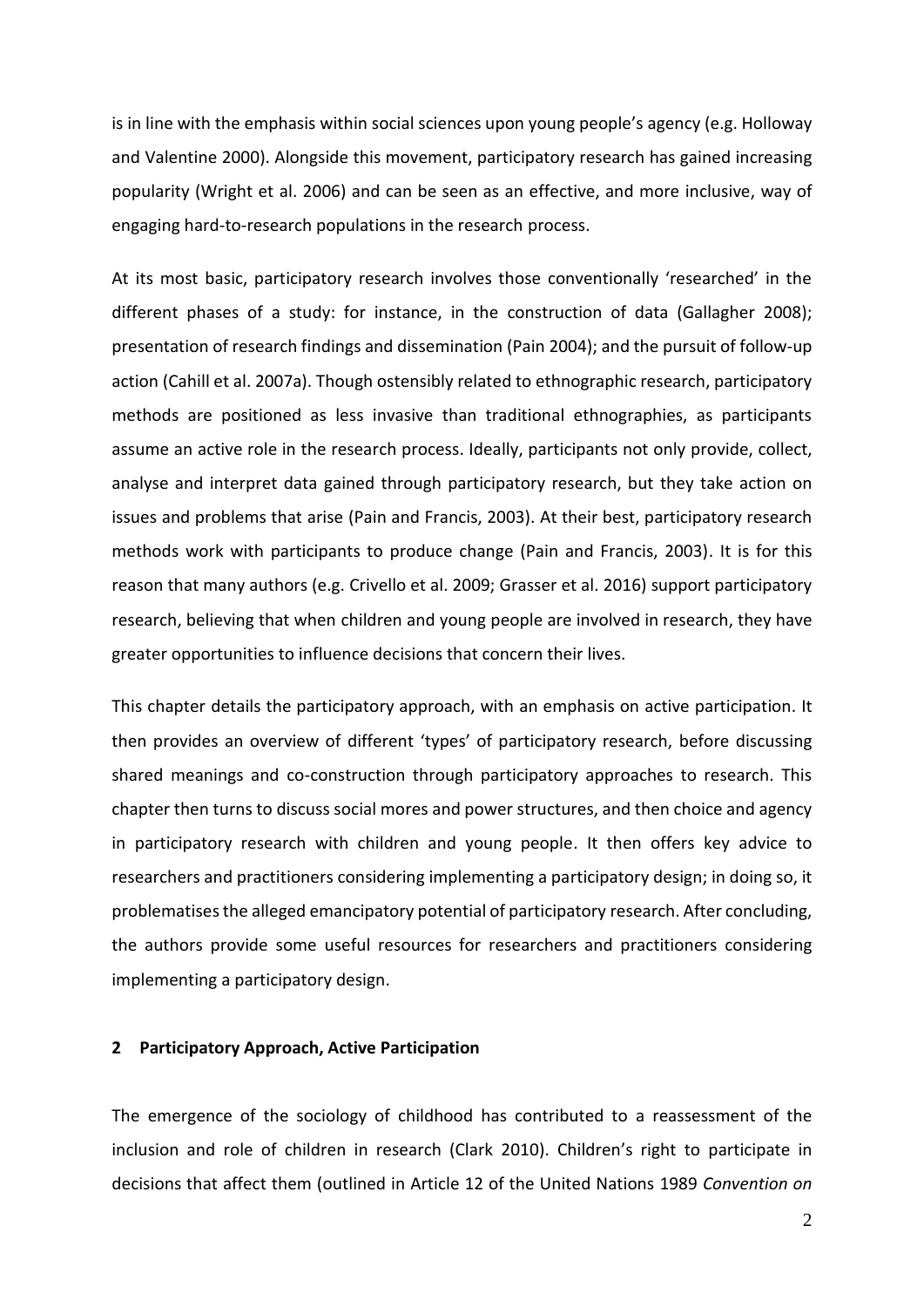*the Rights of the Child*) gives momentum (both political and quasi-legal) to the promotion of research which engages children and young people, particularly in studies about their lives (Holland et al. 2010; Graham et al. 2016). Adopting the view that children are competent and have an entitlement to participate has challenged researchers to (re)consider the most appropriate ways to enable and support their participation (Graham et al. 2016). While the United Nations (1989) *Convention on the Rights of the Child* does not refer specifically to research, it is applicable considering children's competence and ability to participate more generally.

Participation, according to Vromen (2003:82-83), is "acts that can occur, either individually or collectively, that are intrinsically concerned with shaping the society that we want to live in". In the context of research, participation is concerned with: who is involved throughout the research process (e.g. academic partners, organisations, children/young people), to what extent they participate, and to what end (Paradiso de Sayu and Chanmugam 2016). The term 'participatory research' originated from Tanzania in the 1970s, and is entrenched in work with marginalised, hard-to-reach, and oppressed people living in developing areas. Participatory research has since been developed and has been employed in a number of settings including healthcare, community development and education, and has been adopted and appropriated by scholars in a range of disciplines including anthropology, sociology, geography, and nursing. Participatory approaches are now widely employed by child rights advocates, critical educators, youth workers, and community organisers.

Researchers are faced with a challenge to maintain academic rigour throughout their research, whilst ensuring their research, and the emergent findings, is relevant to the real world (Foth and Axup 2006). Participatory research has been positioned as one way to achieve this social relevance and rigour. This is because participatory research is conducted in partnership with the individuals or community of interest – that is *with* them, and not *on* them (Orlowski et al. 2015). The bedrock of participatory research is that it involves those conventionally 'researched' in specific aspects of/all stages of research, from the definition of a problem or issue, through to dissemination and follow-up action (Pain 2004). It is an orientation to research focussed on the co-construction of knowledge through partnerships between researchers and those affected by/involved in the phenomenon under study (Sutton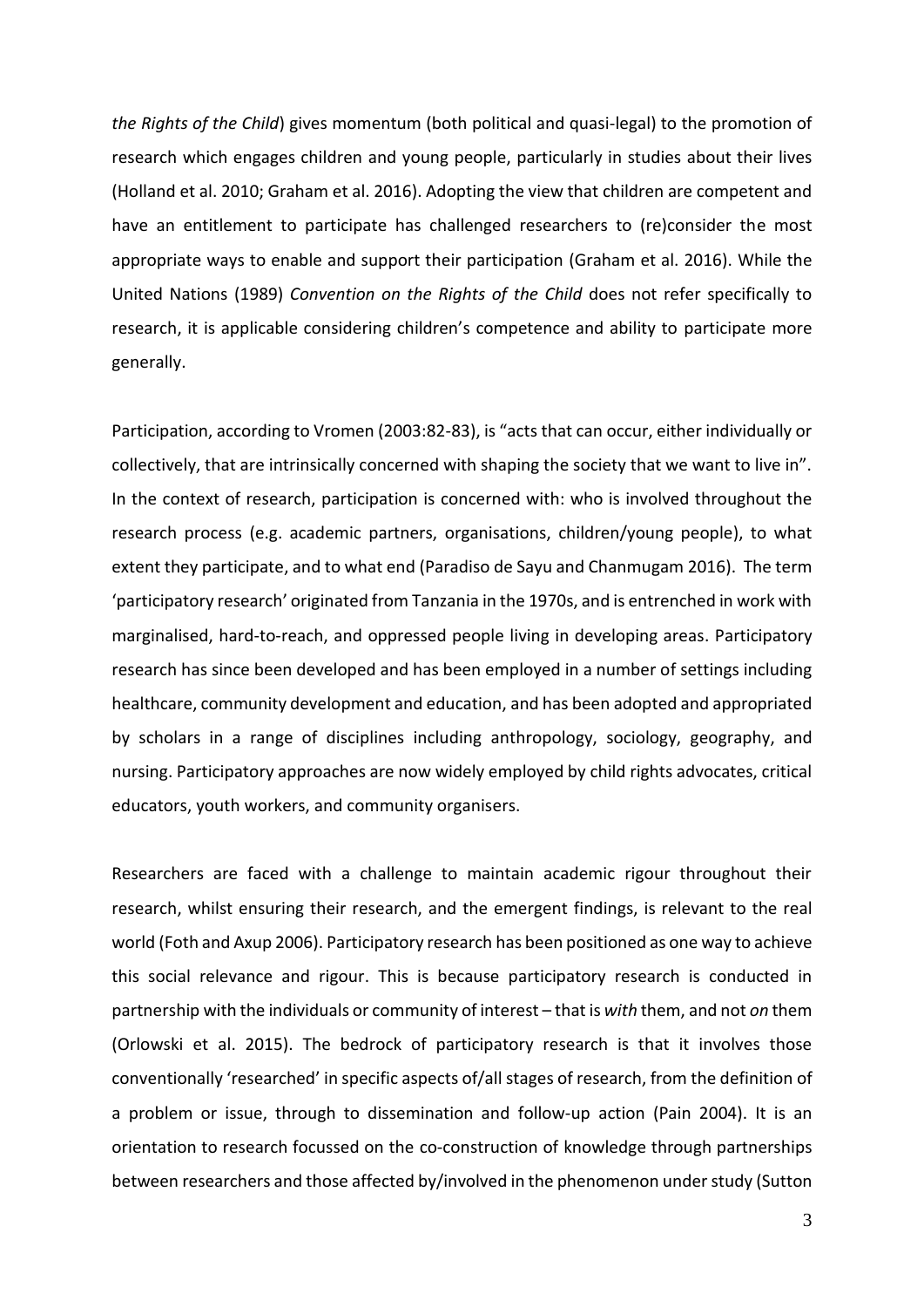2009). In participatory research, then, the researcher is not responsible for producing knowledge; they must facilitate project partners to produce knowledge about themselves and their lives (Gallagher 2008). There are different levels of engagement within participatory research, varied both in methodological approach and scope. Franks (2011:15) proposes the idea of "pockets of participation", to refer to the different participatory elements that may comprise a project which children and young people can opt into.

Whereas children and young people were previously considered passive, or at best marginal, in research encounters, participatory research positions them as co-creators of knowledge. As Foth and Axup (2006:93) put it: "the core idea of participation is to shorten the communicative distance between research activity and real world activity, between researcher and researched". Participation has become a label that is haphazardly used, and is being implemented in a proliferating fashion in a number of domains across the world (Barreteau et al. 2010), for instance 'public participation; 'participatory budgeting'; 'participatory culture'. However, the widespread use of this word is accompanied with a caution that participation is being used to co-opt people into the agendas of others (potentially researchers, universities, or governments), or to justify short-cut research with a top-down approach (see Le De et al. 2015). This is problematic as participatory research should enable people to discover their own solutions according to their own priorities.

Participatory research is an approach to research (as opposed to a method per se). A variety of qualitative and quantitative methods can be employed within this approach, typically determined by the research context and discussions with project partners. Examples of methods used in combination with a participatory approach include, but are not limited to: participant observation; interviews; focus groups; surveys; child-led photography; child-led tours; theatre; map making; map labelling; diagramming; and drawing. Participatory researchers may adapt and appropriate methods, using them in new contexts, in new ways, or attempting to 'make them' participatory or relevant to bottom-up research. To provide an example, although a survey may not immediately be considered a participatory method, the design of the survey with project partners, including thinking up questions, undertaking the dissemination of the survey, and the analysis of the results, can be undertaken in a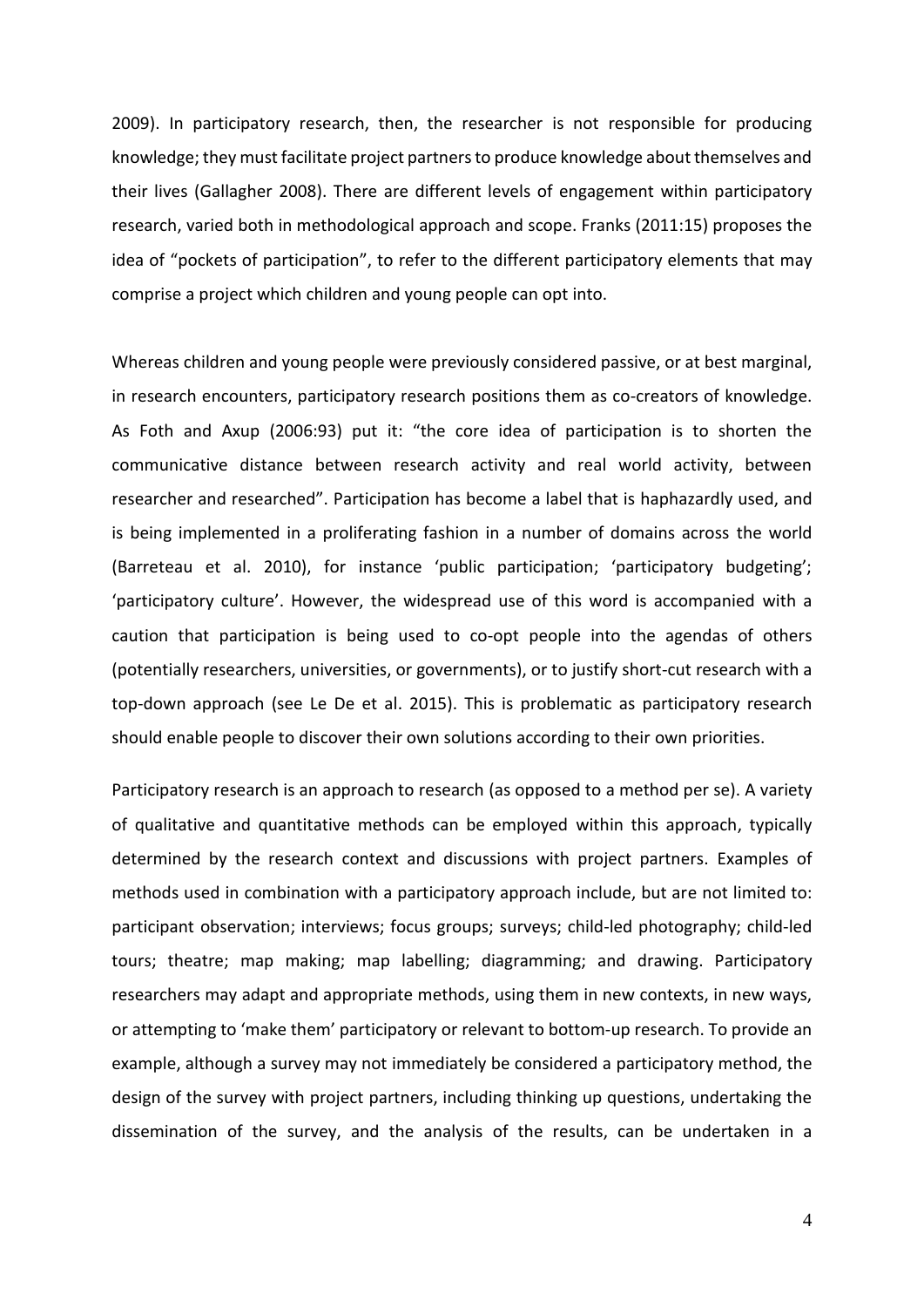participatory fashion. Likewise, project partners can be involved in peer interviewing and facilitating focus groups.

For participatory research with children and young people, often methods are employed to draw on skills possessed by the age group. For instance, older children may be involved in methods such as completing diaries and story-writing, whilst younger children may be invited to participate in drawing activities. Accommodating different skill sets is important as young people are a highly differentiated group, and approaches that are appropriate for children may be unsuitable or unacceptable for teenagers, and vice versa. This emphasises the importance of a 'mosaic approach' developed by Clark and Moss (2001) to elicit the perspectives of very young children about their day care experiences. This multi-method approach supports the use of both traditional and participatory tools to listen to children's views (each method or each person's perspective representing a tile in the mosaic). Multiple methods allow researchers to be as inclusive as possible and "play to" children's strengths (Clark 2010:118). A further example of this is that, in research with young people, methods are often selected based on the assumption that young people are digital natives. However, there is evidence that young people involved in research do not always prefer the methods that adult researchers assume they will. For instance, in Wilkinson, S.'s (2015) research into young people's alcohol consumption experiences, the researcher presented young people (aged 15-24) with the option of completing an audio or written diary. She anticipated that the young people would opt for the audio method, believing that they may perceive the written diary as a form of homework. Further, Wilkinson, S. (2015) considered that the audio diary was in line with young people's typical confidence in using technology. Much to her surprise, all young people opted for the traditional paper-based diary, contending that they 'don't like the sound of their own voice', and described the prospect of using the audio-recording device as 'scary', fearing they may accidentally delete something. Having a palette of methods that participants can opt into thus acknowledges that any one research activity or tool will not be accessible or appealing to all children and young people with different skills, cultural backgrounds and personalities.

Further, as Crivello et al. (2009:56) reflect, selecting methods for children often takes into consideration the "fun factor" of these methods, acknowledging that children may have lower attention spans for research than do adults. This 'fun factor' runs alongside the idea that early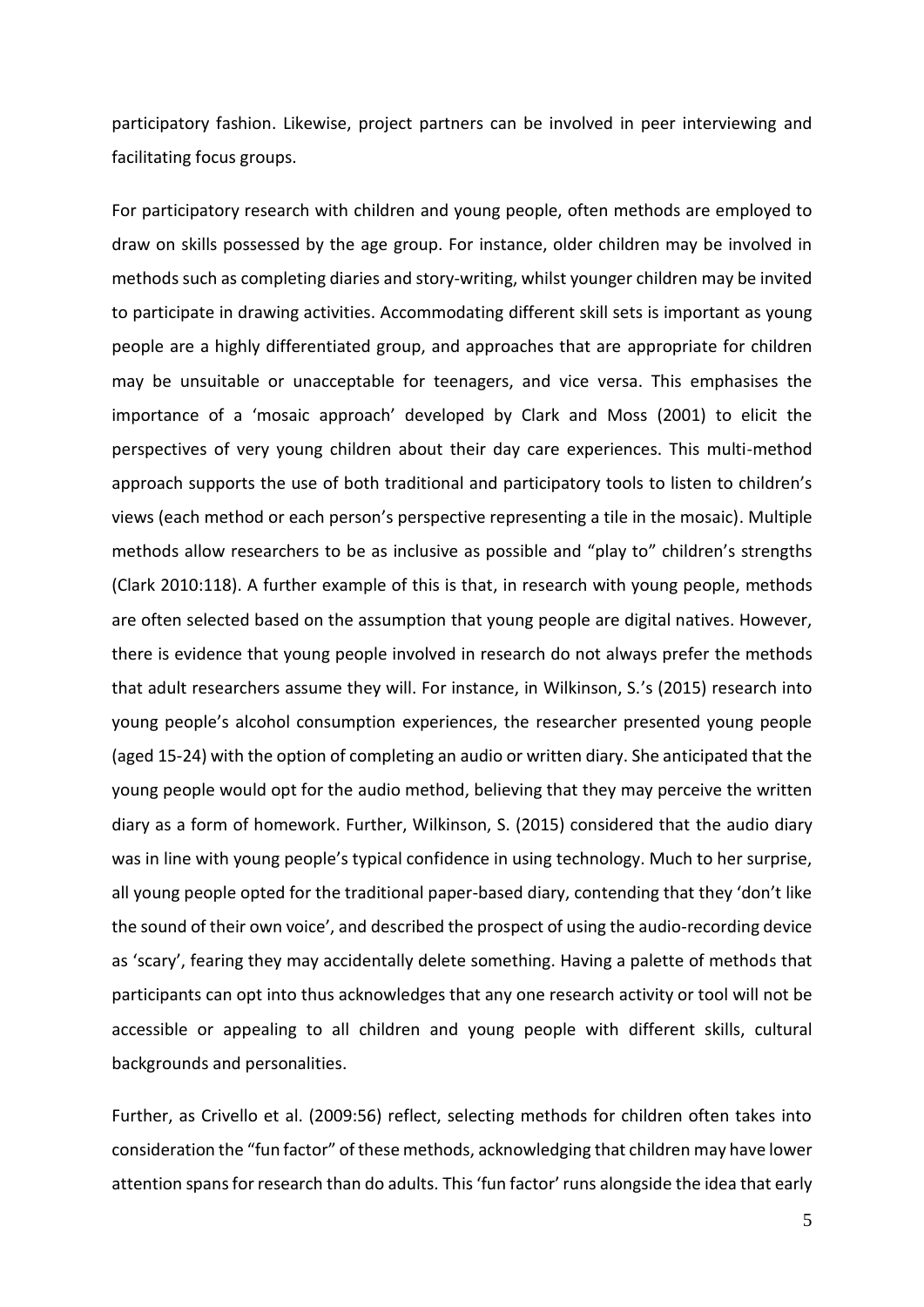childhood research has been at the front of participatory approaches intended to ensure that children's involvement in research is appropriate, safe, *enjoyable* and meaningful (Graham et al. 2016). As Pinter and Zandian (2015) point out, creative participatory methods can provide heightened opportunities for enjoyment, education and a sense of empowerment. Importantly, however, though potentially enjoyable, adopting creative participatory methods does not guarantee that young people have genuine opportunities to develop and perform agency throughout a research project (Waller and Bitou 2011). To explain, the success of the implementation of these methods is, in part, related to the positionality of the adult researcher. There are arguments that researchers should adopt the 'least adult' role (see Randall 2012), and debunk children's impressions of the powerful and "potentially dangerous" researcher (see Phelan and Kinsella 2013:85). However, others (e.g. Ansell 2001) caution that equal research relationships are impossible. There will be more discussion of this in the Social Mores and Power Structures section later in this chapter.

Just like traditional research projects, participatory research projects require significant levels of energy prior to the commencement of the project, including responding to a funding call, or proactively writing a funding application to undertake a project. As an outline of the study and research questions are typically a necessary part of a funding application (to demonstrate to the funder what, precisely, the project will seek to undertake), most often children and young people/other project partners are not involved in the early stages. An exception to this is health research which often does involve patients and public in setting research priorities and also in developing bids, designing tools, and influencing the aims of studies (see Bird et al. 2013). In many other disciplines, writing the funding bid and applying for funding is undertaken by the adult researcher(s). This is perhaps because adult researchers are aware of the competitiveness of funding and the strict criteria that must be met, and have learnt from experience/training what precisely to include/address within a written bid. In this sense, most studies only become participatory once the project has been approved by a funder (McCartan et al. 2012). This begs the question, then, to what extent is participatory research a tokenistic gesture? Further, is participatory research really addressing the concerns of those at the centre of the research, or the researcher's own agenda?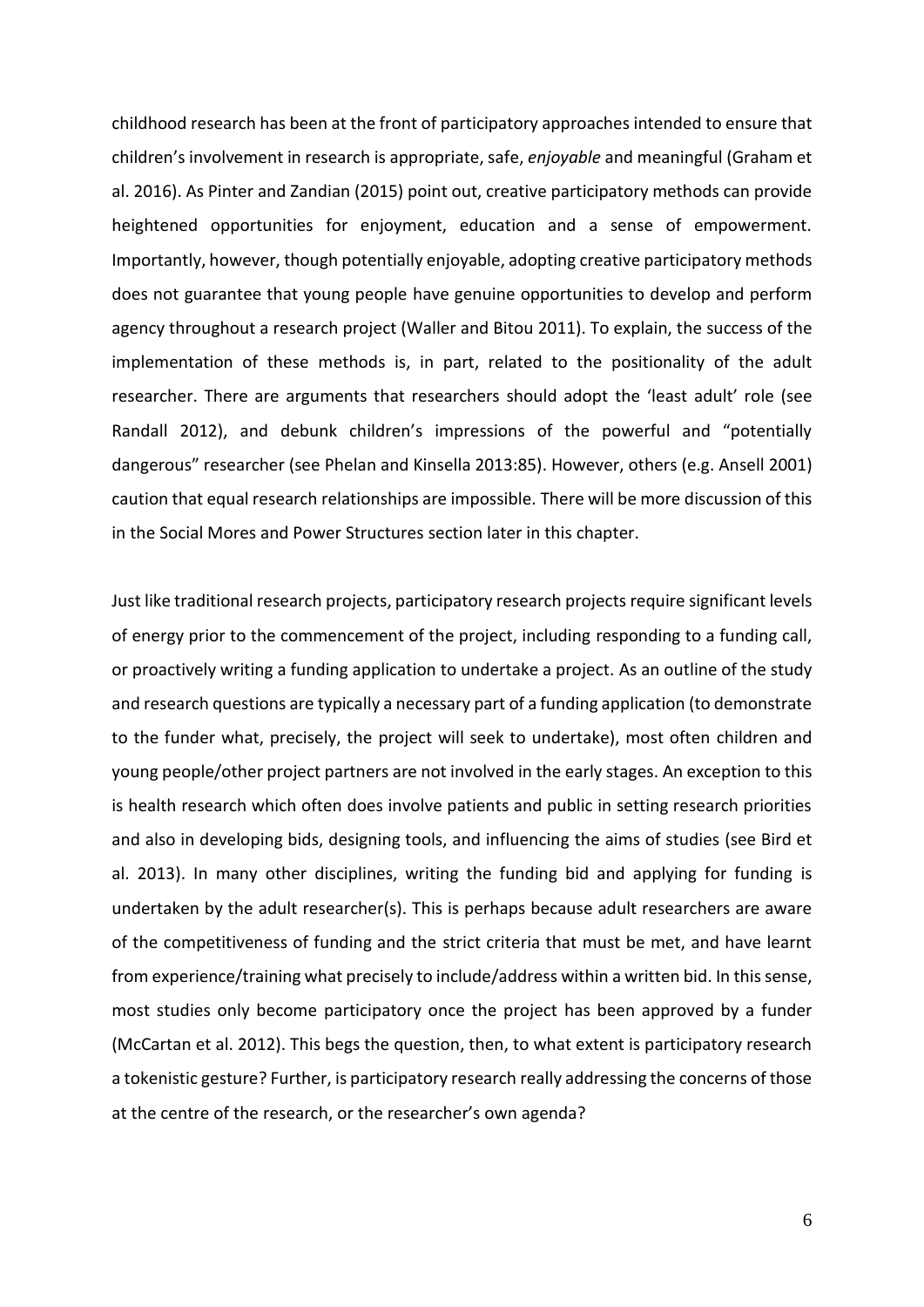Considering the extent of children and young people's participation in research, Hart (1992) developed a 'ladder of participation'. The creation of the ladder was part of a global drive for participation (Funk et al. 2012), and has been adopted by groups and institutions that use it to think about how they work with young people, including youth workers; scout leaders; and health professionals. Hart's (1992) ladder presents participation as a continuum, reflecting that children may participate to varying degrees at different stages of a project. The ladder is comprised of eight rungs, ranging from three types of 'non-participation' including manipulation, decoration and tokenism, through to five types of participation. At the top of the ladder is child-initiated shared decisions with adults, where children have ideas, set up the project and invite adults to join with them in making decisions. See figure 2.1:



**Rung 1:** Young people are manipulated **Rung 2:** Young people are decoration **Rung 3:** Young people are tokenised **Rung 4:** Young people assigned and informed **Rung 5:** Young people consulted and informed **Rung 6:** Adult-initiated, shared decisions with young people **Rung 7:** Young people lead and initiate action **Rung 8:** Young people and adults share decision-making

Fig. 2.1: Ladder of participation (adapted from Hart 1992)

Though useful, the ladder of participation should not be used as a measuring stick of the quality of any research project. As Hart (1997) recognises, the ability of a child to participate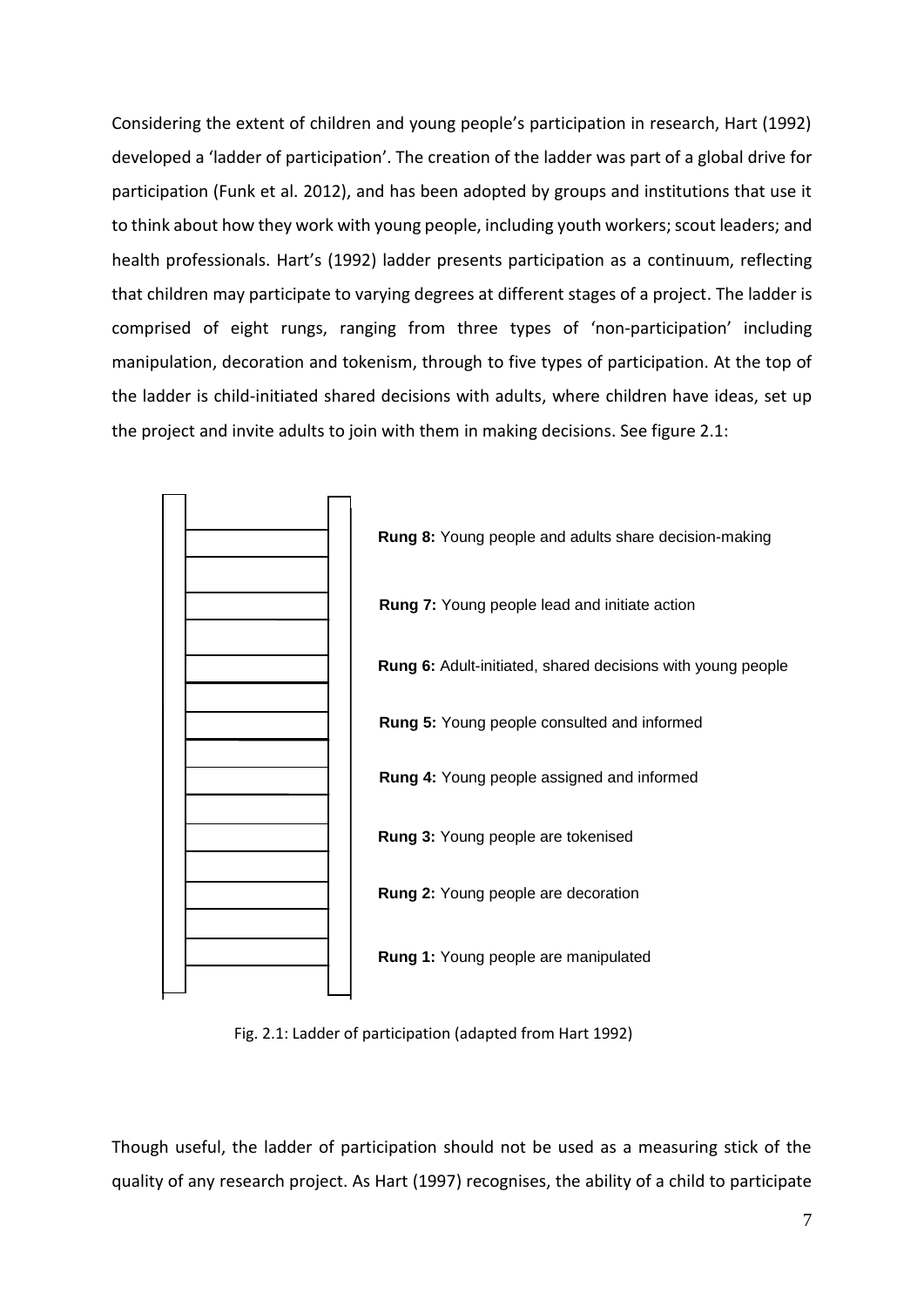varies greatly with his/her development: a preschool child may be only capable of carrying materials to a playground building site, whereas an adolescent might be able to oversee the entire building operation. Further, it is not necessary that children always operate on the highest rungs of the ladder. This relates to a critique that the ladder structure is hierarchical (Hart et al. 2004), which is likely to lead to participatory activities being unfairly and misleadingly judged against particular levels. Gristy (2015:371) tells how the project she was involved in was defined as 'participatory' in its early phases, but this position changed as the project developed, with "the contingent shifting relations with, within and between the project, the young people involved and the researcher". Gristy's (2015) aim was for young people to be involved in every element of the planning and implementation, however she later began to question her motivations and the appropriateness of a participatory approach, recognising that the young people in her research project wanted action quickly, which the participatory research process did not lend itself to. This emphasises that different young people, at different times, might prefer to perform with varying degrees of involvement or responsibility.

Moving on from Hart's (1992) ladder of participation, Treseder's (1997) model of participation reworks the five degrees of participation in two ways. Firstly, it aims to communicate that there is not a progressive hierarchy or a particular sequence in which participation should be developed. Second, there is no limit to the involvement of children and young people, but children and young people must be empowered adequately to enable full participation (see Treseder 1997). An alternate model is Shier's (2001) Pathways to Participation diagram, intended as a practical planning and evaluation tool to be applied in situations where adults (typically teachers/schools) work with children. The pathways framework, like Hart's (1992) ladder, highlights the relationships between different levels of participation and the stages within each. Its purpose is to help adults to identify and enhance the level of children and young people's participation in line with the five levels of participation. At each level, adults may have differing levels of commitment to the processes. The levels of participation range from when children and listened to, to children sharing power and responsibility for decisionmaking. Three stages of commitment are identified across the top of the matrix: openings, opportunities and obligations (see Shier 2001). Pathways to Participation makes no suggestion that young people should be pressured to participate in ways and levels they do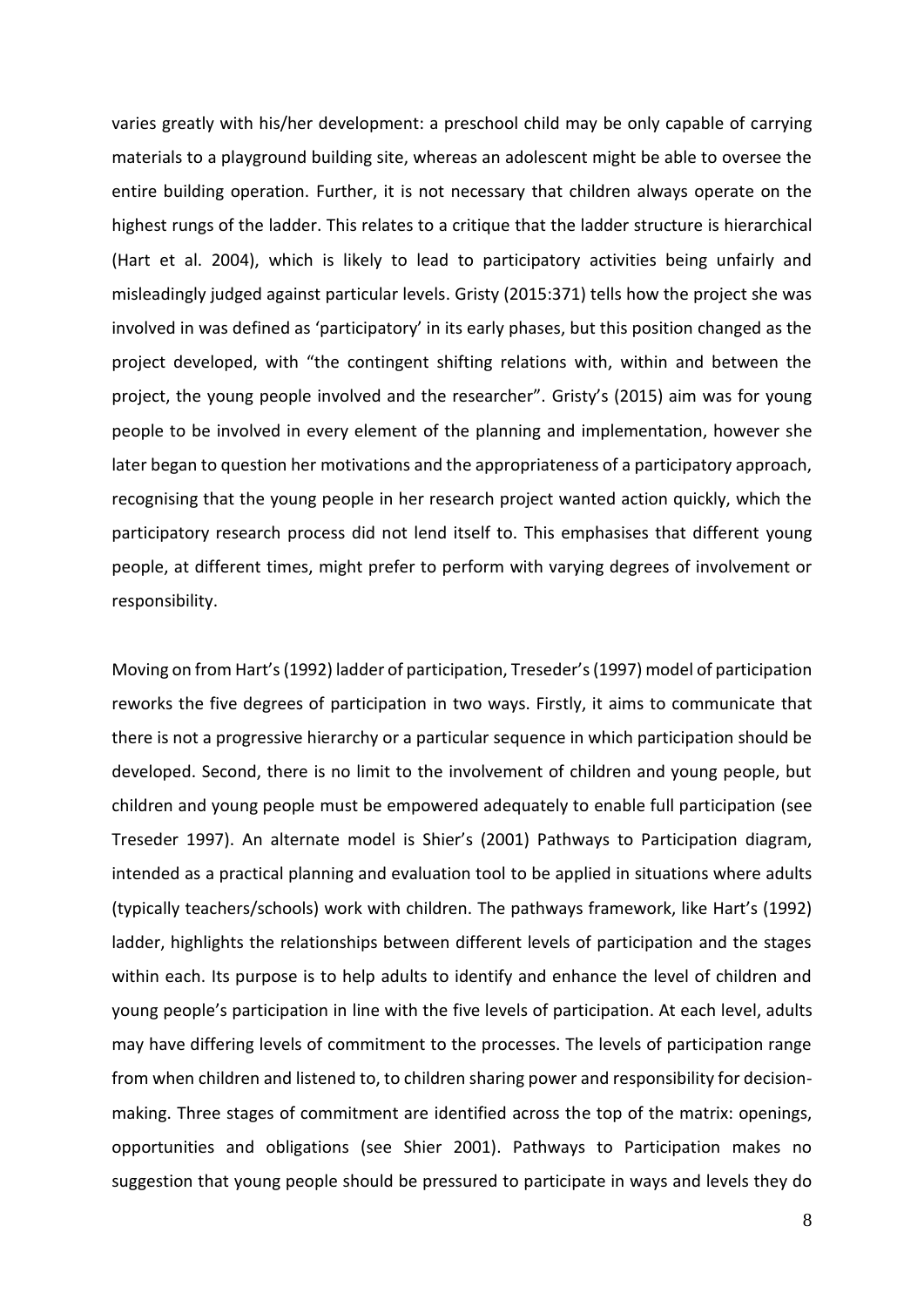not want, or that are inappropriate for their level of development and understanding (Shier 2006). However, some commentators (e.g. Sinclair 2004) argue that the hierarchical nature of Pathways to Participation pushes teachers and schoolsto move relentlessly from the lower levels to the higher, and thus it has the same trappings as Hart's (1992) ladder of participation.

Having provided an outline of the participatory approach, this chapter now turns to detail different types and purposes of participatory research.

### **3 Types and Purposes**

Participatory research is an umbrella term referring to a range of methodologies and epistemologies that aim to produce or inspire change for, and importantly *with,* project partners (Pain and Francis, 2003). A number of research methodologies have been created or adapted to encourage participation (Foth and Axup 2006), and the diversity of participatory approaches is growing. Approaches used within the participatory paradigm include community-based participatory research (CBPR); participatory action research (PAR); participatory rural appraisal; user-centred design, and theatre for development, amongst others. As the most commonly employed approaches, CBPR and PAR will now be detailed, respectively, with a discussion of how they 'fit' with the ideal of participation.

### **3.1** *Community-based Participatory Research (CBPR)*

CBPR is an orientation to conducting participatory research, not a research method (Horowitz et al. 2009). It involves conducting research equitably through partnerships between researchers and communities of people directly affected by, and thereby knowledgeable of, the context and culture that impact an identified subject, problem or concern (Horowitz et al. 2009). This collaborative approach involves all partners in the research process and recognises the unique strengths that each brings to the process of knowledge production (Horowitz et al. 2009). Horowitz et al. (2009) argue that in CBPR, the starting point is a topic of importance to the community, and this orientation aims to combine knowledge with taking actions, including social change. Researchers and funding institutions have requested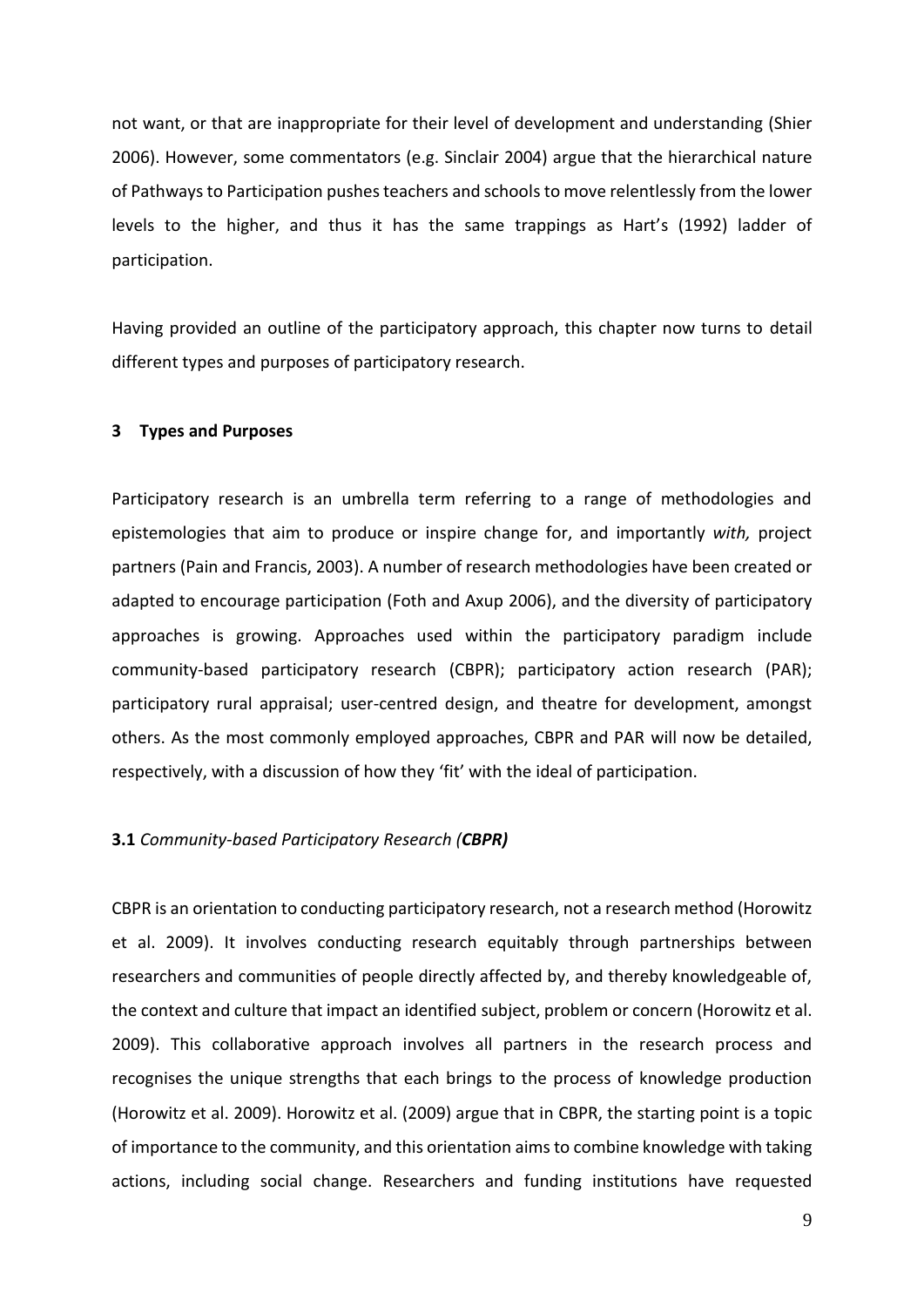increased attention to the issues that affect the health of children living in communities and have called for greater community involvement in processes that shape research and intervention approaches through CBPR partnerships among academics, health services, public health and community-based organisations (Israel et al. 2005).

The term 'Community' in CBPR is typically interpreted broadly, considering anyone who will be affected by the research; it could be geographic, virtual, identity-based, a community of interest, or other type of community (Horowitz et al. 2009). Community participation in research is useful for ensuring that the aims and objectives of the study are relevant to the community, and that the means of accomplishing them (including methods, timeframes and resources) are realistic (Horowitz et al. 2009). However, fostering meaningful communitybased participatory relationships between researchers and the community can be challenging (Tucker et al. 2016). Often such relationships can become muddled, and it is not uncommon to hear of CBPR "gone wrong" (Mayan and Daum 2016:69). Tucker et al. (2016) argue that relationships between researchers and the community cannot be forced and that they must be allowed to develop organically, much like a social relationship, thereby fostering trust. If successfully developed over the long-term, equitable partnerships can lead to a number of benefits, including the sustainability of these relationships, generating spin-off research projects, cultural shifts and the implementation of new policies (Jagosh et al. 2015), as well as giving rise to rigorous processes and yielding rich data (Mayan and Daum 2016). Importantly, young people are less likely to be included as partners in CBPR, owing to a belief that young people seldom feature as leaders of communities, groups, or organisations (Jacquez et al. 2013). However, this discredits or ignores the important roles that young people play as leaders in youth advisory groups and youth councils, for instance.

According to CBPR best practice, findings should be disseminated by, and to, all partners. Academic and non-academic project partners learn how to communicate effectively with each other's audiences, expanding their competences and skill sets, further strengthening relationships, and opening avenues for collaboration and the sharing of ideas (Horowitz et al. 2009). Strategies for dissemination at the local level include discussions within town hall meetings, presentations at local venues, and through community newsletters (Horowitz et al. 2009). It is also typical for the findings of CBPR to be translated into practice and policy.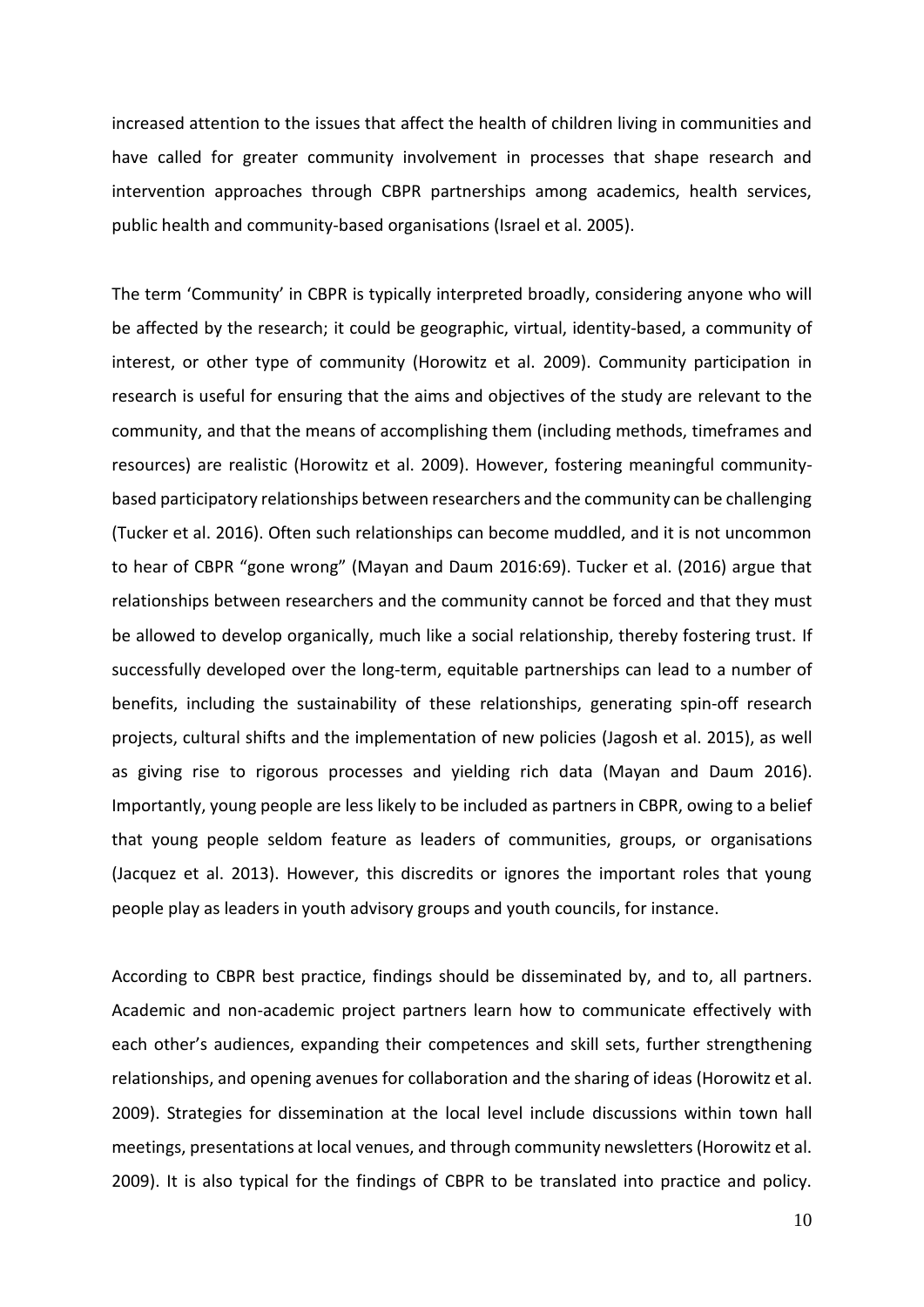Furthermore, it is not unusual to see collaborators of CBPR projects (including children and young people) presenting at academic conferences.

Challenges include that CBPR is typically more time-consuming than traditional research, and therefore conducting research within a traditional research timeframe may not be possible, or may lead to compromise; partners may differ in their emphasis on project objectives and perspectives; there may be financial inequities, such as the difference in academic salary versus project partner 'incentives'; and involvement may be marginal or tokenistic (Horowitz et al. 2009). The CBPR approach is recommended to researchers who would like to increase the relevance, rigor, and results of their community-based work (Horowitz et al. 2009). CBPR is not, however, all about the outcome; advocates of CBPR (e.g. Flicker 2008) argue that the very process of meaningful participation can be transformative for project partners.

### *3.2 Participatory Action Research (PAR)*

PAR arises from two research approaches: participatory research and action research. PAR is often used interchangeably with these two approaches, although the three should be understood as distinct approaches (sharing some commonalities). The main objective of PAR is social change (Cahill 2007a). As such, it is the 'action' that differentiates PAR from methodologies which primarily set out to 'investigate'. There has been a close relationship between PAR and marginalised and disenfranchised groups, and also of political and pedagogical projects. PAR is gaining increased attention in community and public health research (Khanlou and Peter 2005), and can involve qualitative, quantitative or combined data gathering methods, depending on the issue under investigation.

In PAR there is a commitment to research contributing to communities/groups and 'giving back' to collaborators (Pain 2004). The overarching aim of PAR is to 'give power to' groups of people/individuals who are seeking to improve their situation. To this end, PAR involves collaboration between researchers and stakeholders in the co-production of knowledge (Baldwin 2012). Baldwin (2012) describes how researchers and stakeholders join together to produce new knowledge to inform practice and solve identified problems. Thus, more than just being *in*formative, PAR can be *trans*formative (Baldwin 2012). As an epistemological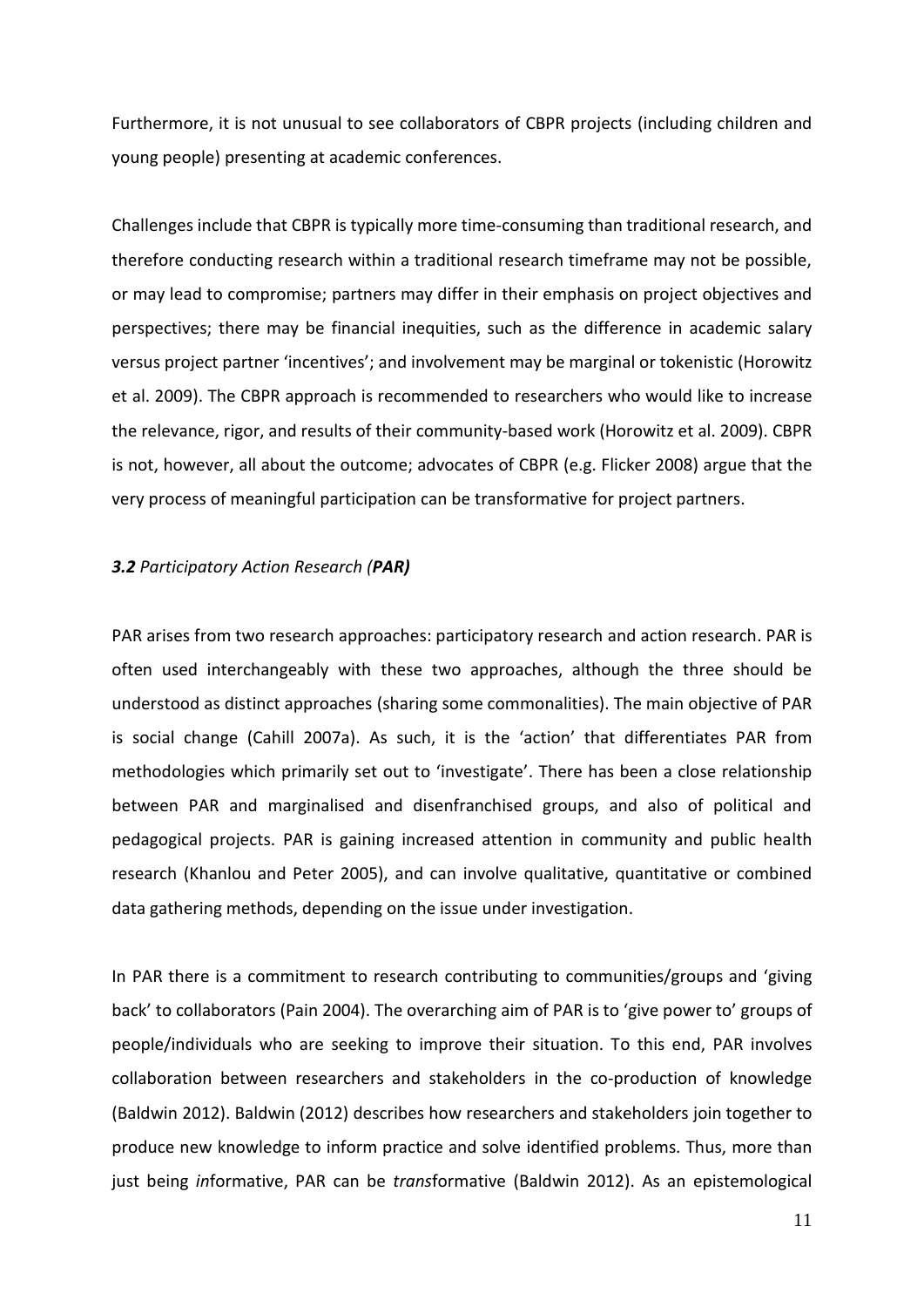choice, PAR is most closely aligned to social constructivism and critical theory (Langhout and Thomas 2010), maintaining the belief that all knowledge is socially created.

One of the ideals of PAR is that the beneficiaries should be directly involved in conducting the research. PAR may involve participants in any, or all, of the following: helping to formulate/identify the problem; assessing the problem; determining an intervention; and assessing the intervention (Langhout and Thomas 2010). PAR requires researchers to be more reflective, reflexive, and transparent about their respective standpoints, vulnerabilities, and the limits to different theories, methods, and analytical strategies that they adopt (Guishard 2009). Reflexivity is an awareness of how the researcher and objects of the study affect each other mutually throughout the research process (Berger 2015). Warin (2011:810) explains that it is necessary to develop "an interdependent awareness" of how the researcher influences research participants' perceptions, and also of how participants influence the researcher. Further, reflexivity provokes researchers to remain open to that which is not yet known, trying to avoid bringing their own epistemologies to bear on the data (Graham et al. 2016). This is further complicated as the 'researcher' in PAR projects is not a lone investigator but individuals in a collective. PAR is therefore a process augmented by the multiple perspectives of several researchers (academic and non-academic) working together (Cammarota and Fine 2008). The intimacy of a PAR approach has brought its own problems; PAR researchers have reflected on their positionality, and the blurring between researcher and friend (e.g. Guishard 2009; Wilkinson 2016) in building relationships with project partners.

Despite a number of differences in participatory research designs, many key facets are similar, mostly linked to co-production. Before moving on to unpack participatory research further, it is important to remember that participatory approaches are not appropriate for all types of research (see Gristy's 2015 discussion of 'moving on' from participatory research). The suitability of any one methodology depends on the purpose of the research. Having detailed some of the different types of participatory research, this chapter now turns to unpack shared meanings and co-construction which characterise a participatory research approach.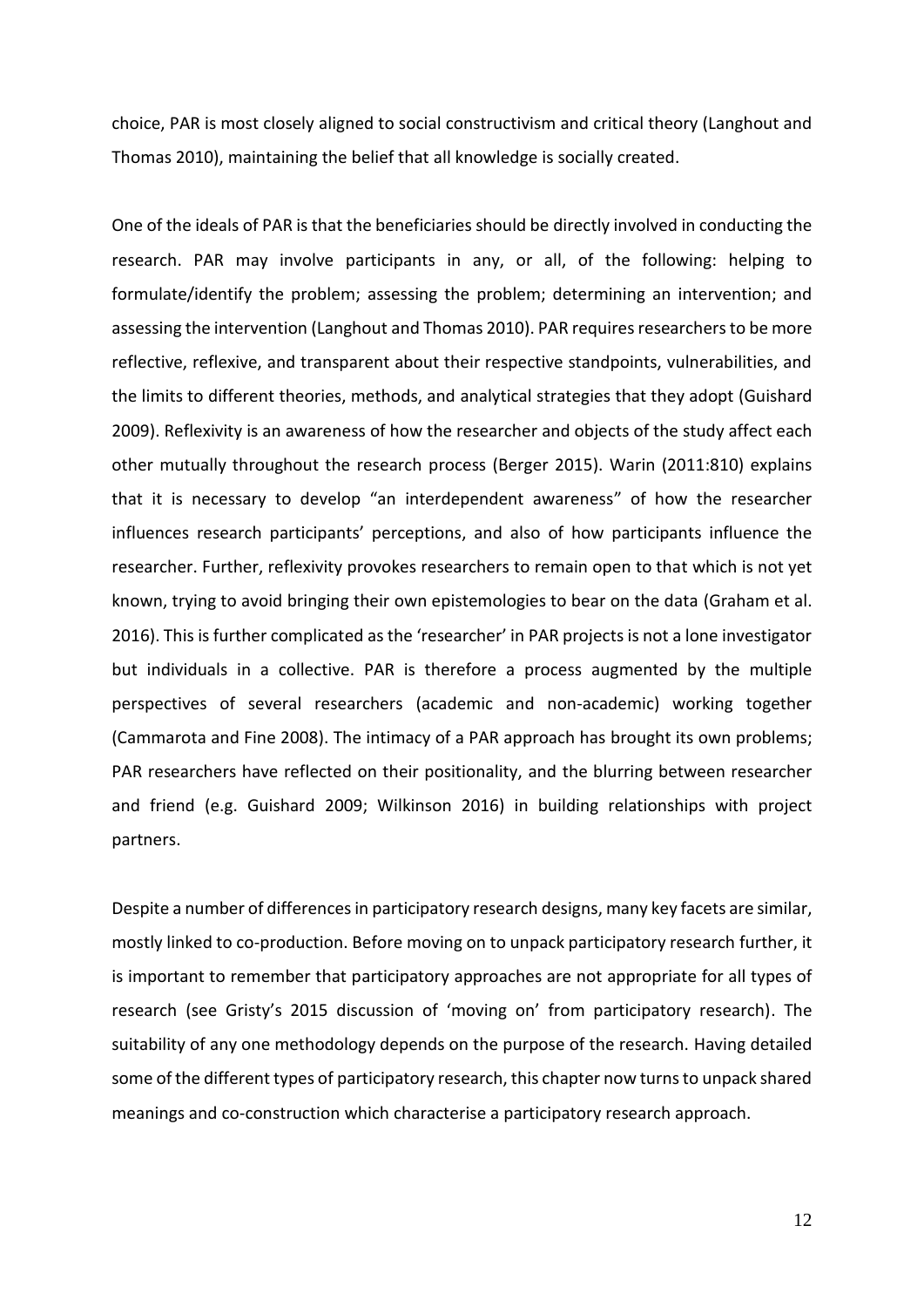#### **4 Shared Meanings, Co-construction**

As discussed thus far in this chapter, the defining characteristic of participatory research is not so much the methods and techniques employed, but the degree of engagement of participants within, and beyond, the research encounter (Pain and Francis 2003). Participatory research is characterised by shared meanings and the co-construction of knowledge, and thus the emphasis is on research *with,* as opposed to *on,* participants.

It is appropriate here to draw on Chávez and Soep's (2005) exploration of the collaboration among young people and adult participants at Youth Radio, a broadcast training program. The authors introduce the concept of 'pedagogy of collegiality' to describe how young people and adults at the training program are mutually dependent on one another's abilities, viewpoints, and combined efforts to engender original, multitextual, professional-quality work. Though not discussing participatory research specifically, Chávez and Soep's (2005) concept of pedagogy of collegiality is certainly relevant to the more nuanced analysis that can be produced through the relationship between young people and adults in participatory research. Collegiality is a relationship of shared collective responsibility. Collegial pedagogy, then, characterises situations in which young people and adults jointly identify the area of focus and undertake projects in a relationship marked by interdependence, where both young people and adults are hands-on and applied in their contribution (Chávez and Soep 2005). In particular, striking similarities can be seen between collegial pedagogy and PAR, as outlined in the previous section.

However, caution must be exercised when using the term 'collegiality' because it can suggest a utopian view of joint production, whereby young people and adults are equal co-producers, democratically creating work together (Chávez and Soep 2005). Chávez and Soep (2005) argue that the mutual engagement, investment, and vulnerability between young people and adults that underpin collegial pedagogy do not nullify the institutional and historical forces through which power travels in any collegial and pedagogical relationship. Participatory research, just like collegiality as described by Chávez and Soep (2005), involvesthe mobilisation of the skills, competences, knowledge and resources of project partners. In participatory research,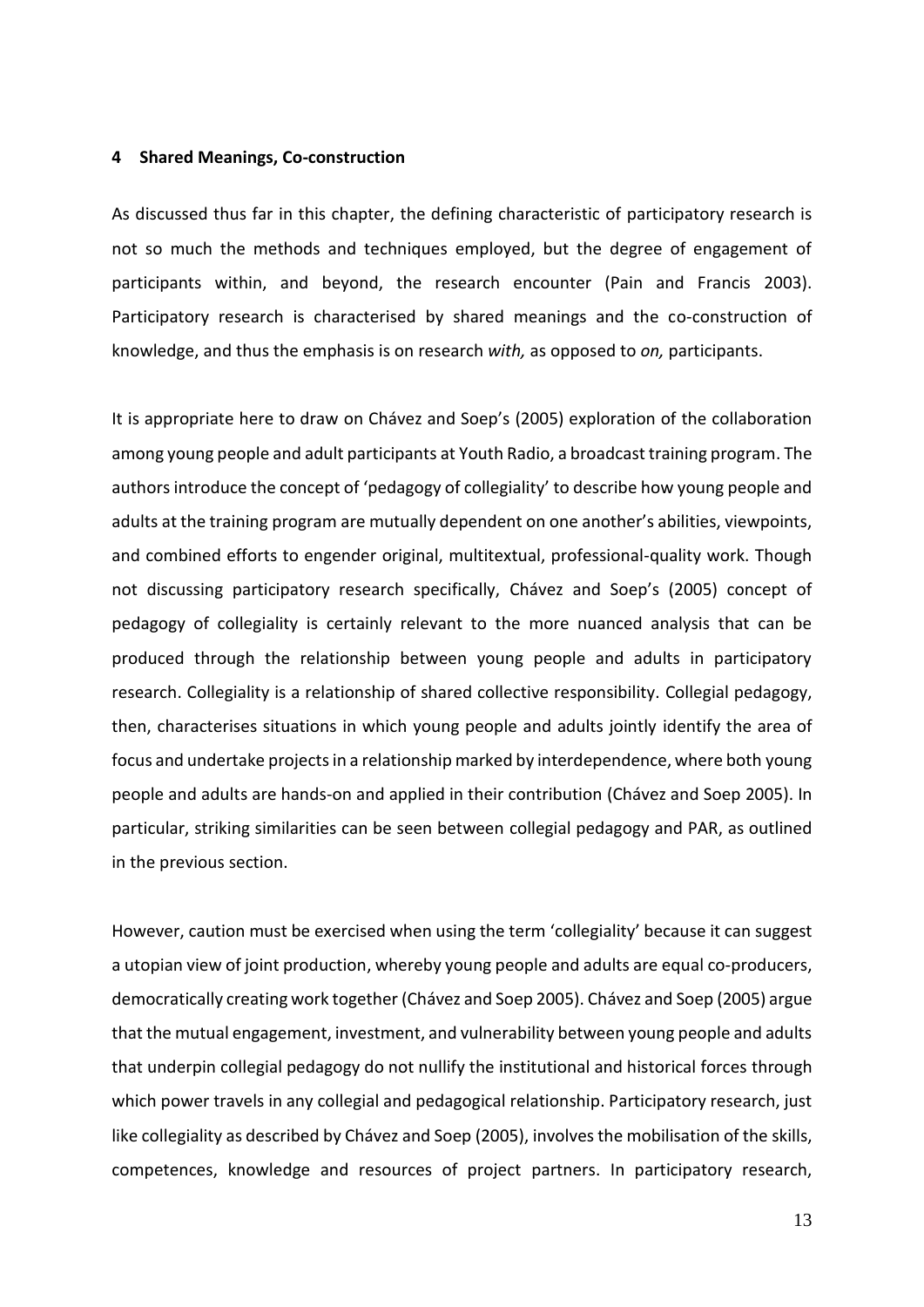children and young people are often employed as peer researchers because they possess skills that adult researchers do not; they speak the same language as their peers; they have access/membership to hard-to-reach groups, and they have first-hand insight into matters affecting their age group (McCartan et al. 2012). Essentially, they are experts in their lives (Mason and Danby 2011), capable of defining, exploring and finding solutions to their own problems. Thus, the knowledge produced from participatory research with children and young people can be considered more authentic, richer, and more reliable than that produced through traditional top-down practices.

This joint production/co-construction is complicated, however, as children and young people often do not possess the same level of data collection and analysis skills as researchers, who may have spent several years at university honing their skills. Enabling children and young people to develop the knowledge, skills and responsibility to co-construct research signals the "conscious exchange of power" (McCartan et al. 2012:10) between adult researchers and children/young people. Participatory research, then, increases children and young people's capacity to identify and solve problems affecting them. However, this is not without critique, and some authors have condemned such 'teaching' as implying that project partners would benefit from "superior" knowledge (see Ansell, 2001:103). Others instead argue that participatory research is a process of mutual learning (Ho 2013); whilst children and young people may be trained as peer researchers, developing skills in interviewing and facilitating focus groups (see e.g. Cahill 2007a), researchers become co-learners in their everyday lifeworlds (Minkler et al. 2002). Participant researchers have a role in data gathering and analysis (although less occasionally the latter). They can also influence how research findings are subsequently disseminated, and this is often in culturally credible ways. In sum, each person in the research partnership is considered to bring unique strengths and skills.

This intergenerational learning, where children and young people learn research skills through guided participation and active engagement (Langhout and Thomas 2010), and adults learn about young people's lifeworlds, can produce robust research. Further, the collaborative ethos of participatory research is significant for mutual capacity building. Selfconfidence is a reported outcome of participatory engagement with children/young people, as well as increased awareness and knowledge of the research topic, and social development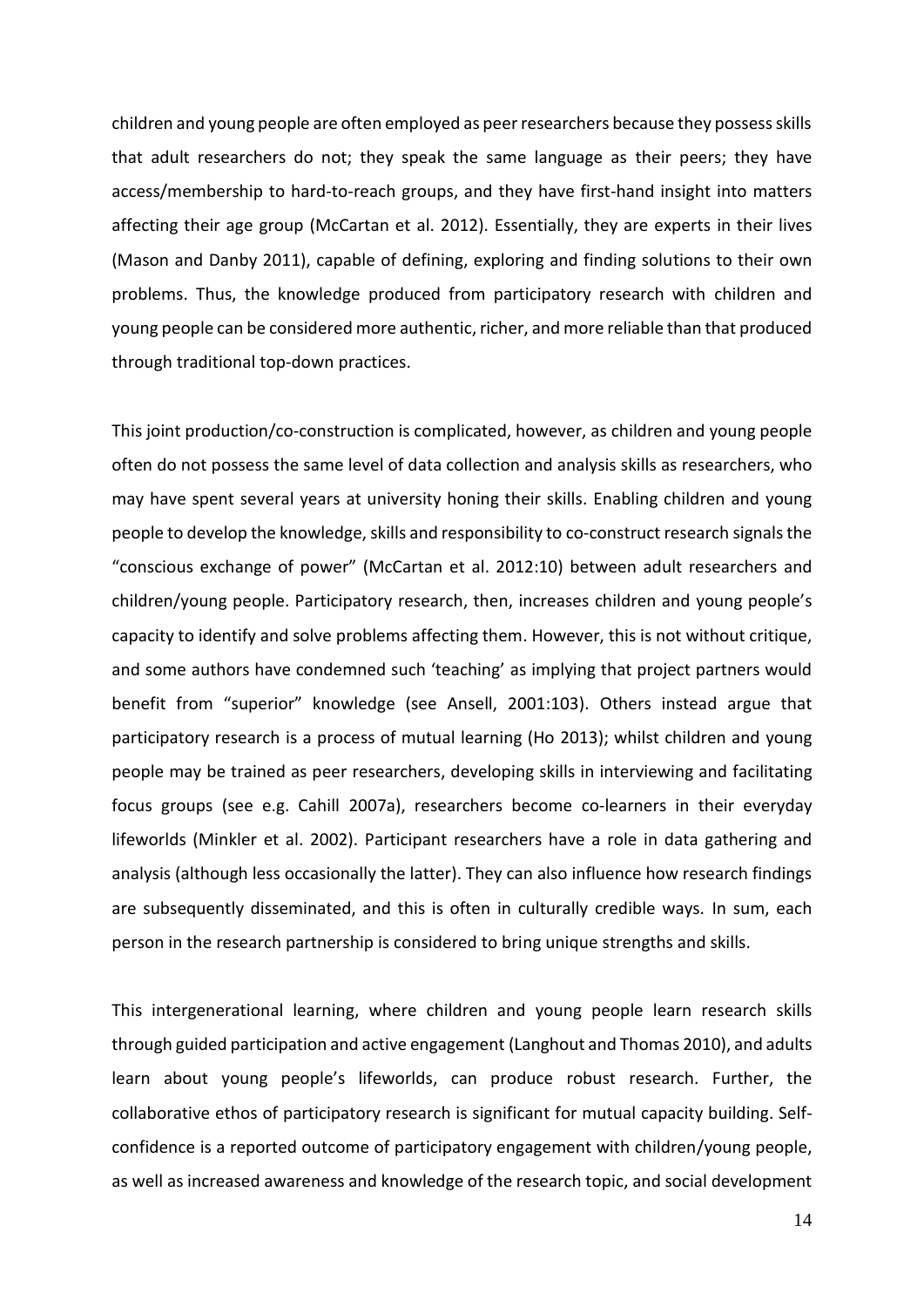related to working in a team (see Grasser et al. 2016). Importantly, undertaking participatory research with children/young people does not mean that adult researchers are abandoning their research roles, but allowing flexibility for the changing nature of their roles, with new opportunities for the co-construction of knowledge (Clark 2010). It is important for adult researchers to be willing to allow this transformative process. It has been argued that in participatory research guidelines can, and should, be developed to protect research (and researcher!) integrity (see Khanlou and Peter 2005). Such guidelines would pertain to aspects such as research design; individual roles and responsibilities within the research project; ownership and authorship; and dissemination (Khanlou and Peter 2005). Clearly, there is a difference between participation (taking part in) and effective participation (co-construction). This chapter now turns to consider social mores and power structures within participatory research with children and young people.

#### **5 Social Mores and Power Structures**

In traditional research, the researchers are powerful, because they determine the aims and objectives, methods and data collected, and therefore the knowledge produced (Gallagher 2008). It is argued that to progress beyond this unfair situation, some power must be taken away from adults and given to children/young people, so that power is distributed equally (Gallagher 2008). Participatory research is often suggested as a strategy to overcome power imbalances between researchers and research 'participants' because it values equally the knowledge of each individual who participates in the project (Dorozenko et al. 2016). Thus, participatory research with children and young people is characterised by a shift from the typical power dynamic inherent, to include children and young people as active researchers in one or more phases of the research process.

As has been argued so far throughout this chapter, participatory methodologies provide opportunities for children and young people to present their experiences and knowledge that is less likely to be mired by researcher concerns (Dentith et al. 2009). Participatory research attempts to minimise the "us and them" dichotomy between academic researcher and participants (Pain 2004:656). However, owing to the collaborative nature of the participatory process, power dynamics can be difficult to negotiate. DeLemos (2006) recognises the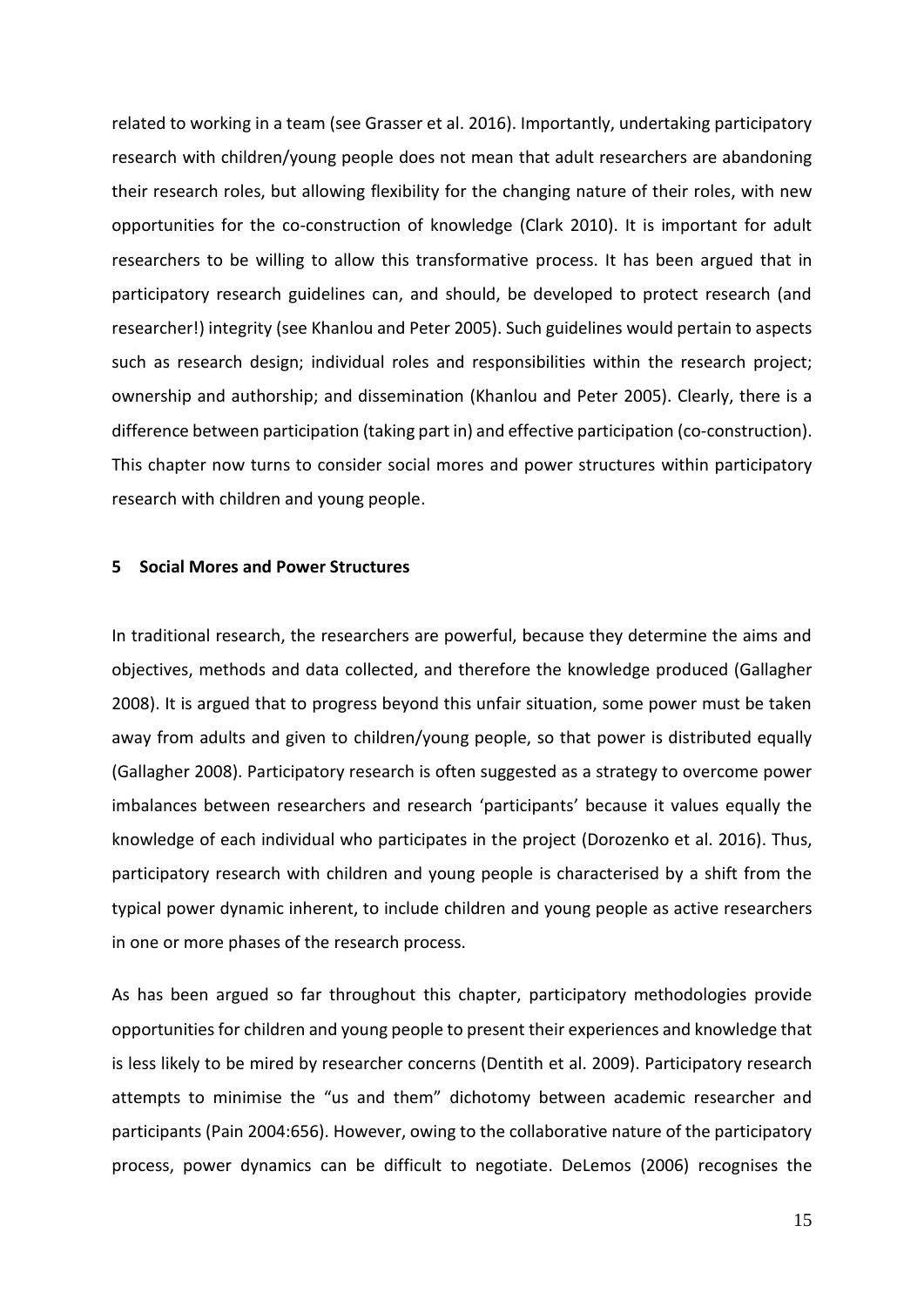problems associated with renouncing total control in research. The author highlights the shifting power scales from research *on* communities to research *with* and *for* communities. By researching *with* children and young people, participatory research endeavours to break down the hierarchies of knowledge and democratise the research process: as Cahill (2007b:16) puts it, to move beyond the "privileged perspectives of the ivory tower". The multiple reported benefits of engaging children and young people in research have served to redistribute power within the research process and build the capacity of children and young people to not only analyse, but importantly to transform their own lives and become partners in the building of more sound, democratic communities (Cahill 2007b). As is clear from this, power and empowerment are central concepts in participatory research in reversing conventional assumptions about who owns and benefits from research (Pain 2004), and in promoting inclusion within the research encounter.

Certain authors have discussed how they attempted to "divest power" so that project partners could "take control of the research process" (Dorozenko et al. 2016:200), in a bid to move towards participatory research. However, this can lead to feelings of the loss of expert status for the researcher, and adopting a role of observer and facilitator (Dorozenko et al. 2010). There is a need to bridge participatory epistemologies with methods that support the transgression of power relations in research with young people. This rebalance promotes children and young people in a position of competence and power and compels researchers to abandon the traditional views of children/young people as vulnerable and incompetent (Sime, 2008). This requires researchers to reflect on their own subjectivities and the discursive relations of race, class, gender, sexuality, religion and age (Dentith et al. 2009). More than this, it requires researchers to reflect on other more movable aspects of their positionalities – including education, social position, occupation, and also their personality and appearance (see Wilkinson 2016). Exercising this reflexivity will enable power relations to be properly understood and negotiated. Some researchers (see Ansell 2001), however, have argued that power will always be present in the research relationship, and that adult researchers cannot avoid being in control of research agendas.

Participatory research is dependent on stakeholder input to obtain its applauded benefits of improved social significance, validity and actionability of research outcomes (Barreteau et al.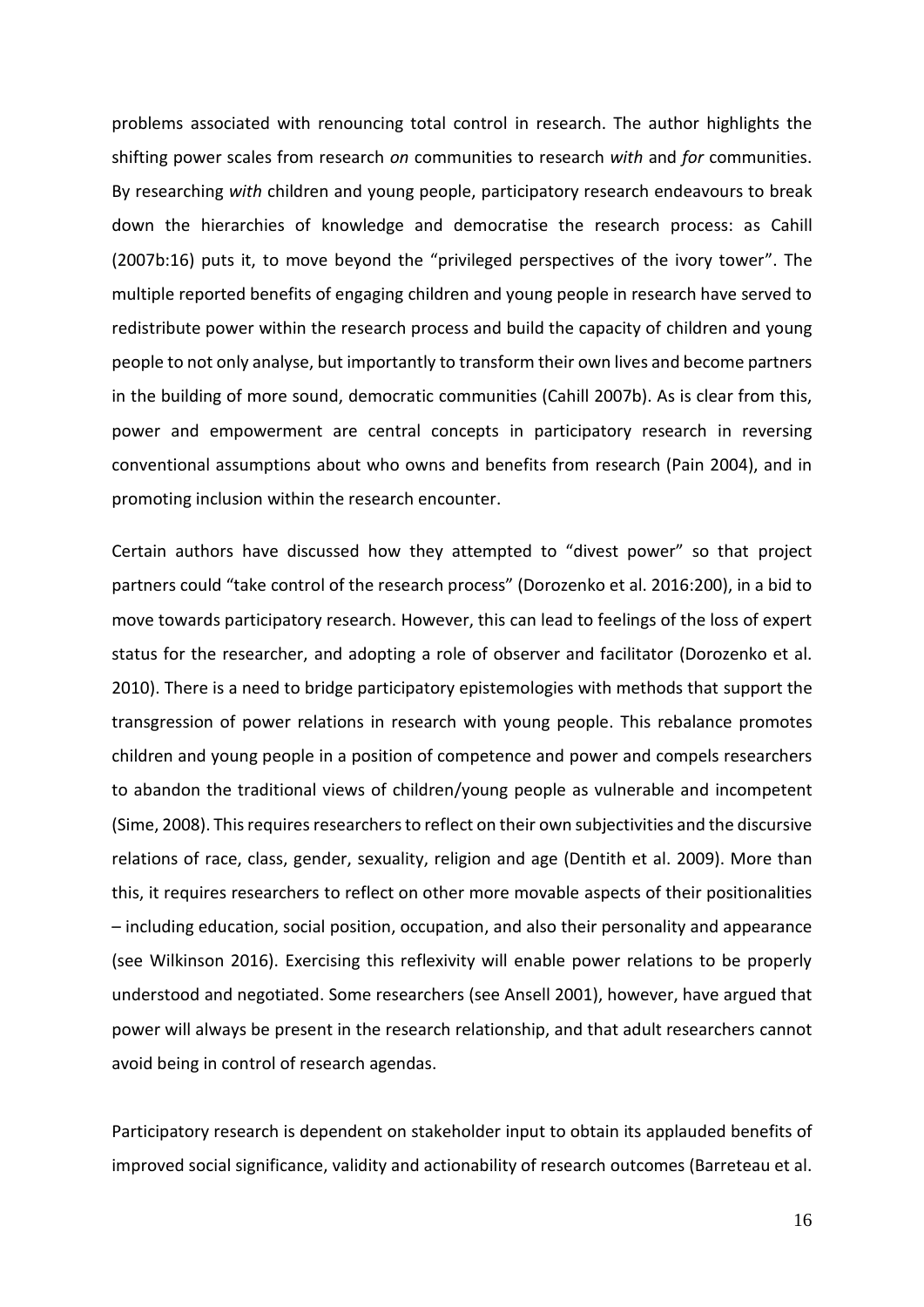2010). An often understated issue is that, for a number of reasons, children and young people may choose not to participate in a research project. Put more bluntly, the desire to participate in research must not be assumed. The meaning of participatory in 'participatory' research, then, should be determined in communication with the participants in one's proposed study; only then can such research be considered truly participatory. This chapter therefore argues that the degrees of expected participation should be negotiated at the outset, rather than imposed. Researchers and participants should communicate about precisely in what ways participants will be involved (Barreteau et al. 2010). As Cahill (2007b) has argued, the term 'participation' has been used indiscriminately, and there is a need to be wary about such broad applications of the term so that it is not used as a tokenistic gesture. Related to this is how use of the word 'participation' plays out in expectations; that is the expectations from researchers of participants, and vice versa. Perceptions of degrees of participation may vary between different actors. Barreteau et al. (2010) argue that disappointment experienced by participants can be avoided by being forthright about how participation will be implemented, and what kind of involvement (and how much) is expected. Thus, it is all about finding "appropriate and desirable levels of involvement" that give participants meaningful voice (if they so desire it) without overloading them or diverting them from other duties in their lives (Flicker 2008:84). The extent of collaborative involvement may vary over the duration of the project and from one project to the next, determined by the nature of the project (Jagosh et al. 2012). Equally, children and young people may have more time/desire to participate at one stage of a project than another, and this should be accommodated.

On the flip side to the overburdening of participatory research as described above, some children and young people may wish to participate in a research project further than the remit outlined by researchers allows. Barreteau et al. (2010) question whether participants will become sceptical after experiencing participatory processes that did not allow them to participate in the ways that they expected and, this chapter adds, to the extent they wish to participate. Thus, people who are disappointed while participating in a research project may be disinclined to continue, or reluctant to participate in future projects (Barreteau et al. 2010). Hence, Barreteau et al. (2010) argue that, when explaining the aims and approach of a potential participatory research project to prospective partners, and what their participation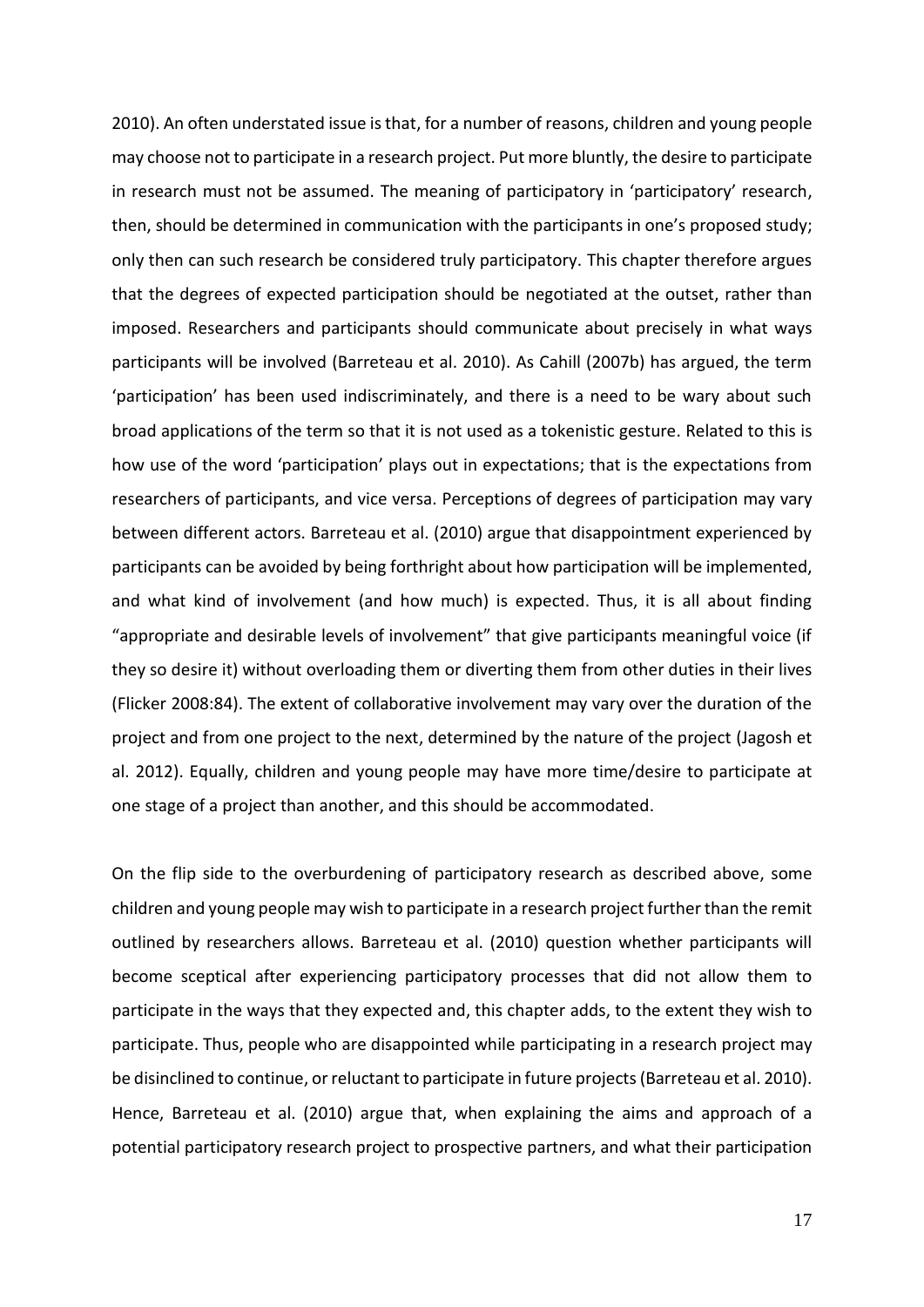will entail, special attention must be given to who, ultimately, has control over the research process.

There are a number of obstacles relating to power and communication that encumber the task of involving children and young people as active participants in the research process. One, as challenged by Kellett et al. (2004:330) is the "competence barrier". Clark (2010) reports that the age and stage of development of a child (something touched upon previously in this chapter in relation to the choice of methods, and also Hart's 1997 ladder of participation) can put emphasis on the power differences between (adult) researcher and child/young person research participant. This stance is taken from a developmental psychology perspective, and is intrinsically related to age. For instance, Clark (2010:116) reports that young children can be seen as presenting "communication difficulties" in a research context due to their non-literature status. This power gap can be widened further if the child/young person belongs to other marginalised groups, taking into account gender, class, ethnicity, and disability. However, this dated view is being replaced (see Christensen and Prout 2002) with the idea that social experience should be a more reliable marker of competence than age.

In summary, it is often assumed that participatory research is a positive ethical and political framework for approaching research with children and young people. Above, we have demonstrated how arguments that suggest that power differentials between adult researcher and children/young people participants can be eliminated through participatory research are problematic (Pain and Francis 2003). This chapter now moves on to consider the related topics of choice and agency in participatory research.

## **6 Choice and Agency**

Locating children and young people as active social agents via participatory methods to facilitate 'voice', 'agency' and 'empowerment' have been highlighted as influential in the early wave of childhood research (Holland et al. 2010). In the participatory research literature,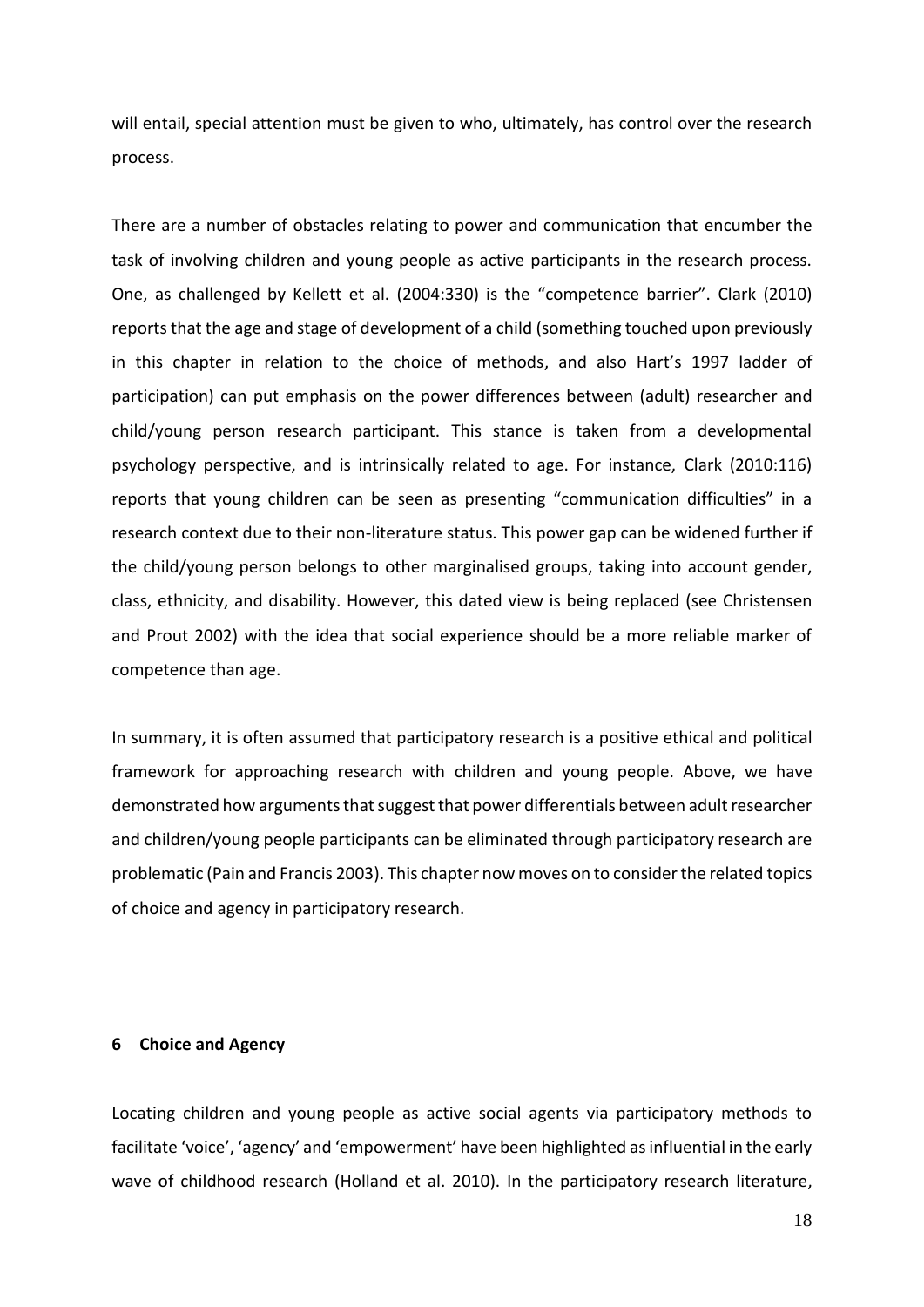there has been a tendency to theorise agency almost as an attribute that children/young people can 'have' and that is enabled, promoted or 'given' by the adult researcher (Grover 2004). This relates to a critique (e.g. Funk et al. 2012) that some participatory research projects involve children and young people as tokens, resulting in low levels of self-advocacy and empowerment. Thomson (2007) highlights how child-centred participatory approaches can cause harm if children's voices or perspectives are rendered inauthentic or meaningless, due to unacknowledged personal assumptions of the researcher; this resultantly keeps children 'in their place'. As Ansell (2001) argues, choices must be made by the researcher, and although the consequences of these choices cannot be fully controlled, nor fully known, some responsibility must be assumed for the potential outcomes.

As discussed above in this chapter, research should be a positive and empowering experience for children and young people (Sime 2008). By involving children and young people in the research process it is argued that they "cease being data mules in the carriage of other people's academic careers" (Smyth and McInerney, 2013:17-18), and instead are realised as competent actors in their own lifeworlds. Participatory research is not, as this chapter has begun to unpack, without its flaws. One argument is that, despite children and young people assuming a more active role in participatory research, the process can still be configured as adult-controlled (Morrow 2008; Sime 2008). For instance, Gallacher and Gallagher (2008) recognise that, whilst some participatory research does provide choice for children and young people, and opportunities to exercise their agency, much is highly managed by researchers. For instance, children and young people are often instructed on what to research, how many photographs to take, and of what subjects (Gallacher and Gallagher 2008). An exception of this is the work of Kellett et al. (2004:332), whereby children were given "completely free choice" in what they wanted to research and what methods to use; many children chose areas related to their interests and concerns.

Further, Mohan (1999:51) is concerned that: "despite replacing a monologue with polyphony there are still the questions of who writes up, who publishes the material and whose career benefits?" Mohan's (1999) account demonstrates the extent to which children and young people are often not given the choice to participate after the data gathering stage. Reflecting on a project that attempted to engage young people with an intellectual disability in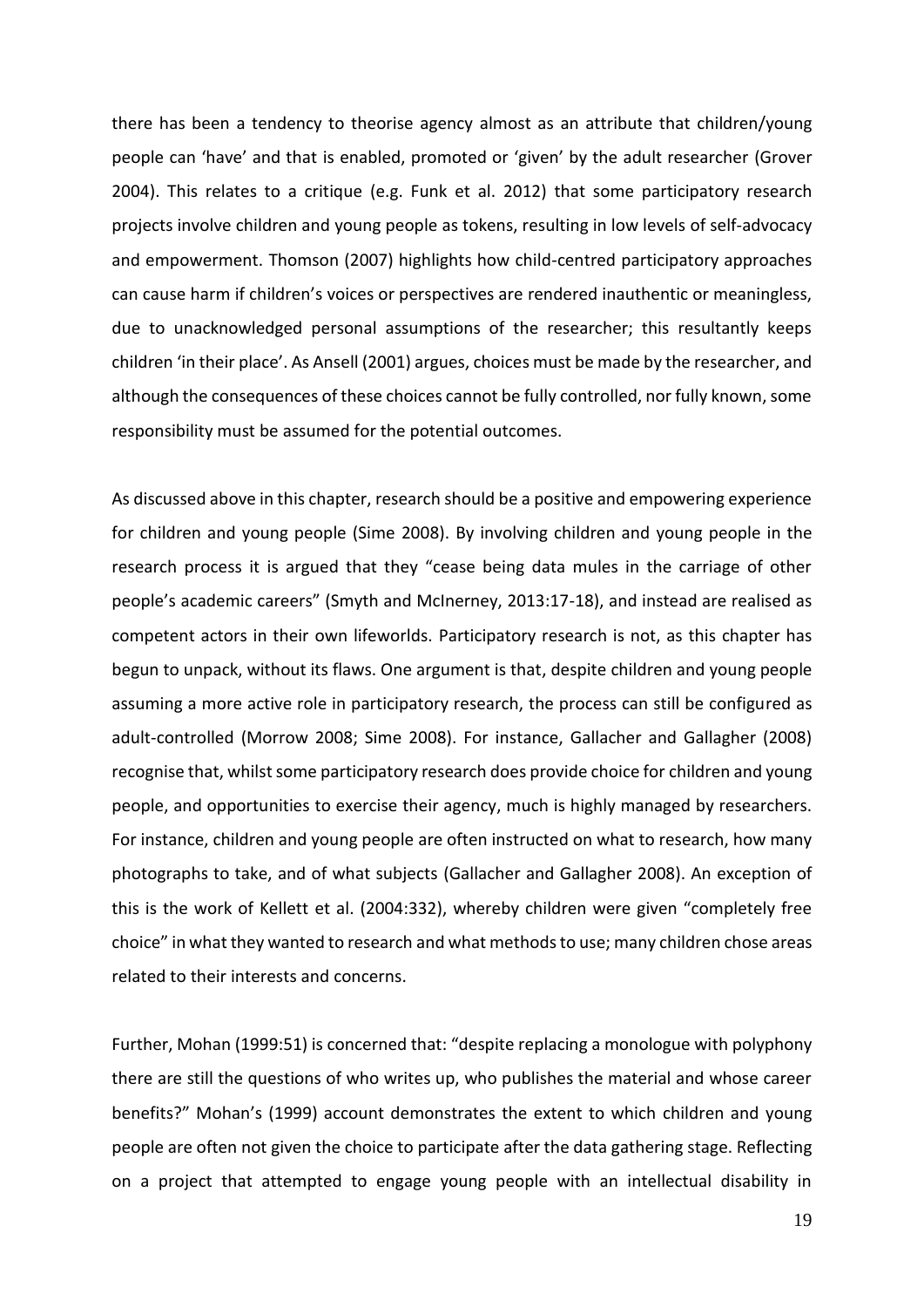participatory research, Dorozenko et al. (2016:200) argue that, as academic researchers, their team had "certain skills and expertise that lent itself to research". The authors explain that they are experienced at undertaking literature reviews, analysing qualitative data, and publishing research reports, and they felt it would be "self-effacing (and dishonest)" to deny their contribution to this part of the research project (Dorozenko et al. 2016:200). Muhammad et al. (2015:1055) support this, stating that, in the writing and representation of data, "academic power and privilege can become omnipresent", as academics have the training and expectations to produce peer-reviewed articles, whereas project partners may have distinct expectations (for instance, school/work) that preclude additional tasks. However, in 'true' participatory research, though possibly a utopian view, children and young people should be given the choice as to whether they wish to participate in these later stages of a project. Though not a conventional stance, there is much to be commended in Mary Kellett's decision to include three young people (Ruth, Naomi and Simon, aged ten) as coauthors in an article published in *Children & Society* about empowering children as active researchers (see Kellett et al. 2004). Kellett enables children in this project to take ownership of their own research agendas, and challenges the status quo.

Discussions of choice and agency in participatory research speak to two main problems as identified by Gristy (2015): the problem of representation, and the problem of speaking for others. Any written reports emerging from the research activity that involve people will implicitly require representation. Further, Gristy (2015) argues that representation in a discursive context, such as communication of the findings of a project, is a political act. This is especially so when considering the different editorial decisions involved in publishing journal articles and book chapters, for instance choice of the venue to publish; word limits; restrictions to lengths of quotations etcetera that ultimately rely on the researcher to make decisions.

However, it should not be assumed that all young people are as 'hung up on' their representations as some researchers are on their behalf. Wilkinson C. (2015) undertook a participatory research project with young people at a community radio station, which involved the co-creation of an audio documentary and a radio series. She reflects how, in preparing for the audio documentary and radio series, conjuring up key themes, and thinking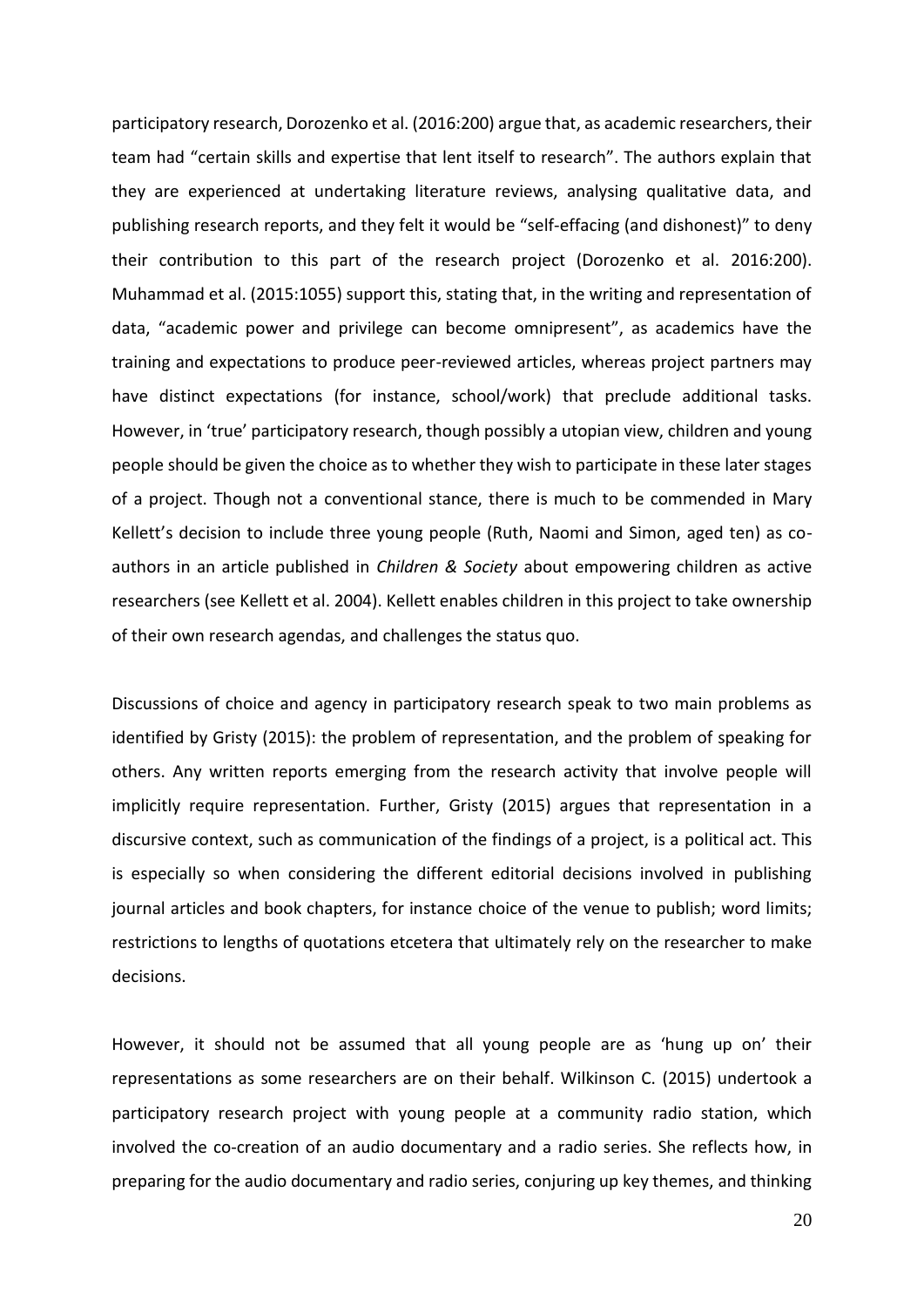about songs and particular lyrics to be included, the young people were eager to participate. They were also forthcoming in volunteering their time to be interviewed, and assisting with use of the recording equipment. However, when it came to editing the audio clips, the young people seemed reluctant. Also discussing the co-production of an audio documentary, Noske-Turner (2012), too, reflects that editing, the phase that she had predicted as being crucial for participation in meaning-making, was met with the most ambivalence by participants. Considering that she desired to facilitate the presentation of youth voice and to promote agency, Wilkinson, C. (2015) was wary of making editing decisions independently. Aware of the potentially manipulative and exploitive editing process, accurately representing the young people was something that she aimed for. However, Wilkinson, C. (2015) was surprised that the rare occasions that young people requested the deletion of an audio clip was because they had made a slip of the tongue or stuttered over speech, and were embarrassed by this being broadcast. In other words, editing was only requested for issues surrounding delivery, as opposed to content. Thus, Wilkinson, C. (2015) concludes that her desire for the young people to have agency over their representations was greater than (or perhaps more accurately different to) theirs.

Also challenging the participation agenda, and perhaps on the flipside of the above argument, Lushey and Munro (2014) argue that co-producing research can be a burdensome and undesirable task, and consider it an unethical demand to expect un-salaried young people to have equal involvement in the project. Thus, although some scholars criticise participatory research as it does not devolve control of the research entirely onto participants, it should not be assumed that participants would want this control or responsibility. Involvement in any research project can be time-consuming, and participatory research, due to the process of co-production, can be even more burdensome. Thus, by insisting upon forms of participation, in the belief that it constitutes empowerment, researchers may actually be reproducing the regulation of children and young people (Gallagher 2008). Researchers must be prepared for the ways in which children and young people may utilise their choice and agency (granted to them by unsuspecting researchers) to exploit, appropriate, redirect, contest or refuse participatory techniques (Gallagher 2008). For instance, in Ansell's (2001) research which was concerned with co-producing knowledge about Third World Women, students in a Zimbabwean secondary school resisted her attempts to enrol them as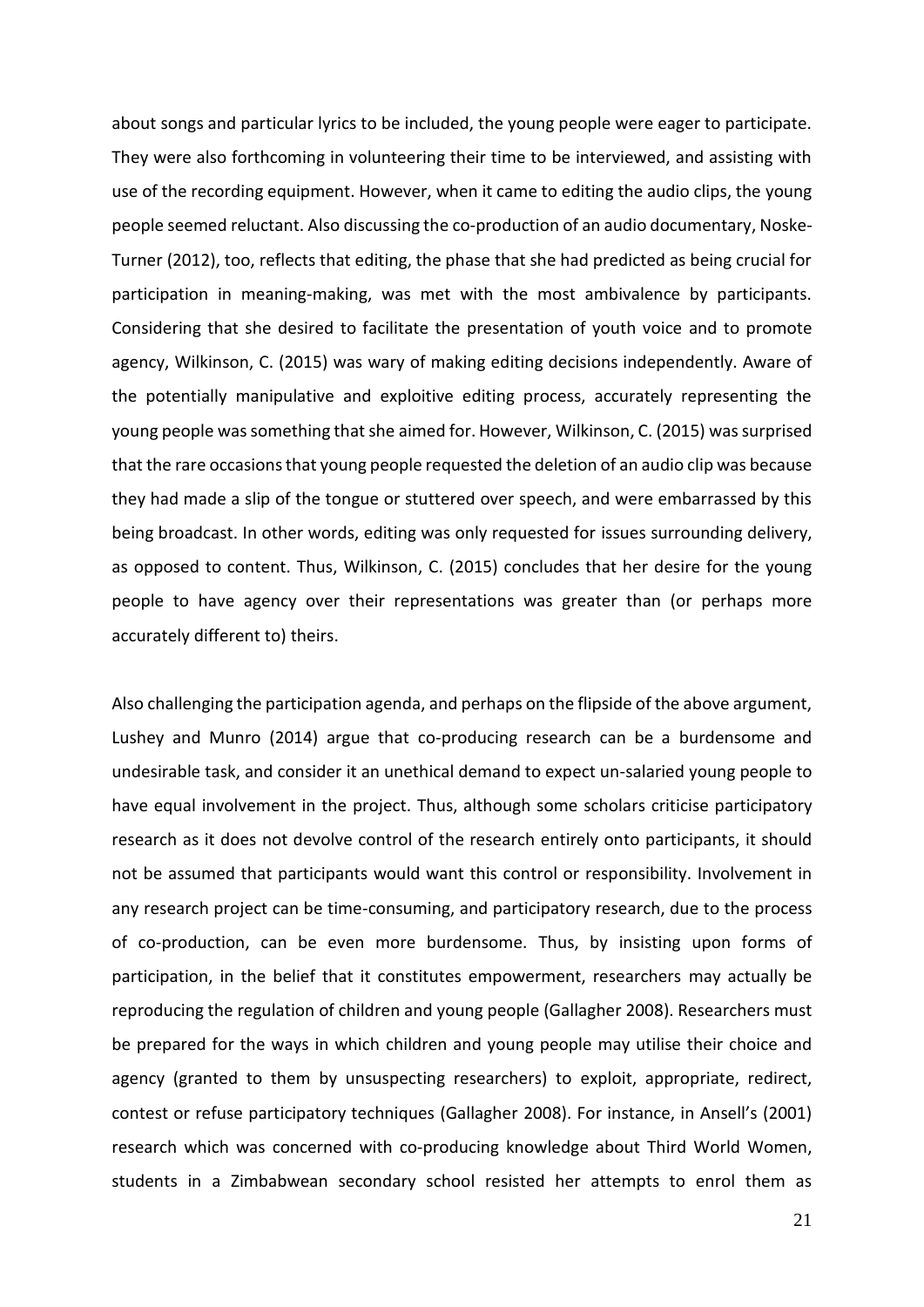researchers in her project. After co-operating in the preparatory phase during school time, none of the students conducted research out of school, and some even fabricated results/analysis to appease her. Ansell (2001) reflects how an exercise she considered empowering of the students was perceived by them as an unreasonable imposition on their time. Ironically, this exercise did allow the students to assert their agency though not in the way that Ansell (2001) had hoped (arguably, school is a location where children are least able to exercise their participation rights, Kellett et al. 2004). There is also the issue that what may be interesting to researchers might be 'boring' or too challenging (emotionally or intellectually) for young people, or any lay participants (Holland et al. 2010). There is a weak empirical base of what children and young people think and feel about being involved in participatory research (Hill 2006), despite an abundance of writing stating involvement in participatory research is 'good for them'. This emphasises the importance of allowing choice in the ways in which/the extent to which children and young people participate. This chapter now turns to offer some key advice both taken from the literature, and also that the authors have learnt from their own engagement (to varying levels of success) in participatory research.

## **7 Key Advice/Points**

- 1. Participatory research is a process of mutual learning, and researchers must become co-learners in children/young people's everyday lifeworlds
- 2. Project partners must agree on the missions, goals and outcomes of participatory research at the outset
- 3. The meaning of 'participatory' in 'participatory research' should be determined in communication and negotiation with the children/young people in one's study
- 4. Participatory research should not be expected to eradicate power differentials; rather if successfully undertaken, it should minimise them
- 5. Sharing honest accounts of practice enables dilemmas in participatory research to be considered, thereby contributing to researcher learning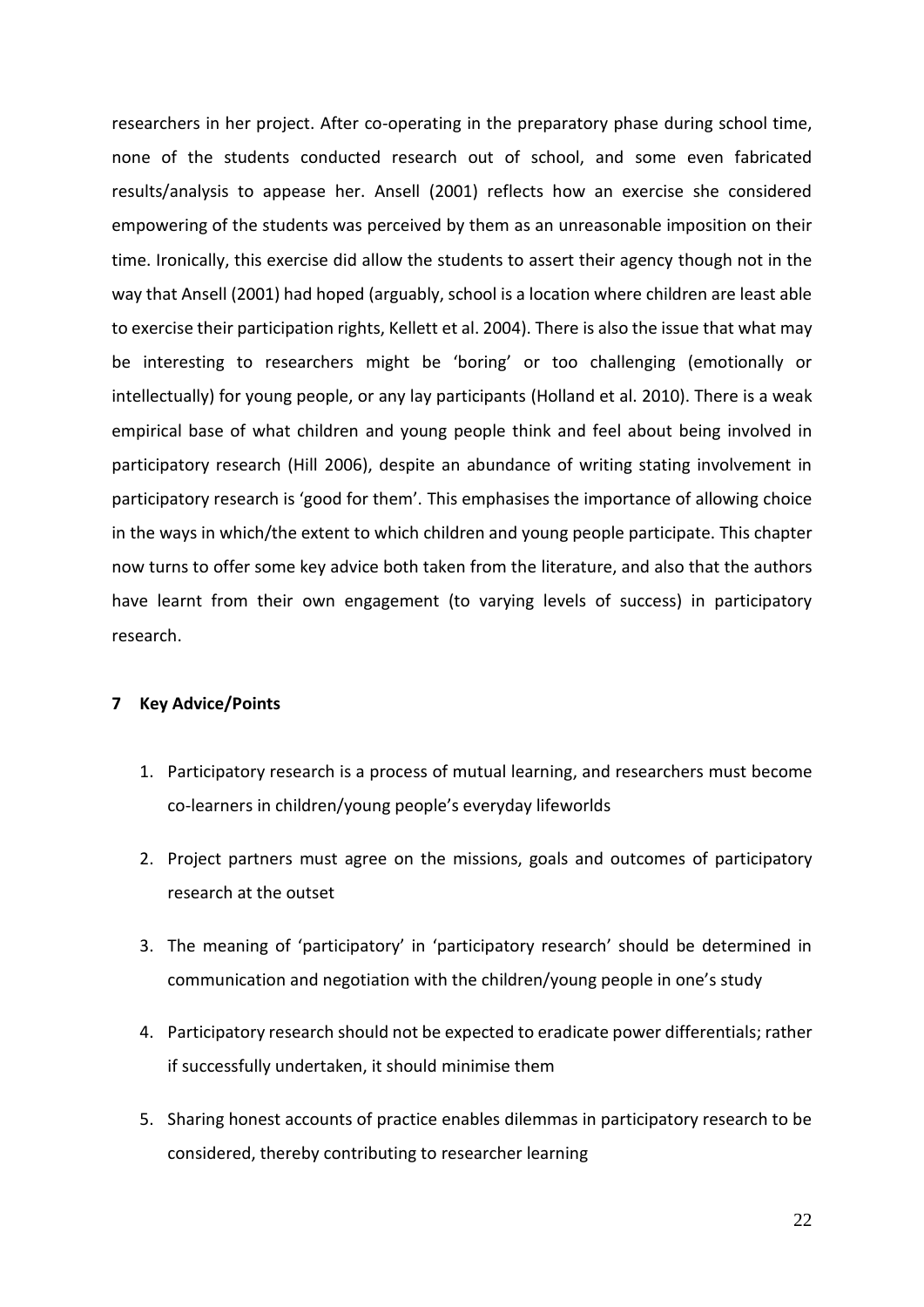### **8 Conclusion**

Participatory research has been touted as a more empowering and equitable approach to research with different groups, including children and young people. Part of the charm of participatory research is that it is a process of mutual learning (Ho 2013), whereby researchers become co-learners in children/young people's everyday lifeworlds (Minkler et al. 2002), and children and young people become knowledgeable about social research methods, thereby developing their capacity and competence (Jagosh et al. 2012). Despite the benefits of participatory research, however, the unresolved challenge of creating complete research equity has several consequences.

Throughout this chapter, the alleged emancipatory potential of participatory research has been problematised. It has been argued that participatory research should not be considered as a cure-all for adult-dominated research processes. Particular concerns are centred on who benefits most from the undertaking of the research (i.e. the adult researcher's career or the child/young person's). Further, there is the potential for the reproduction of power differentials throughout the research process. As interest grows in collaborative research, it is important to support the development of new partnerships in line with the desire for more equitable forms of knowledge production.

The concerns documented throughout this chapter do not devalue the important role a participatory approach can play in knowledge exchange and action. However, it emphasises that this should not be without careful implementation. Efforts to increase the participation of children and young people in participatory research should be measured against their will to participate at different phases of the research. New understandings and appreciations of 'participation', and in particular *meaningful* participation, can bring exciting possibilities for research agendas.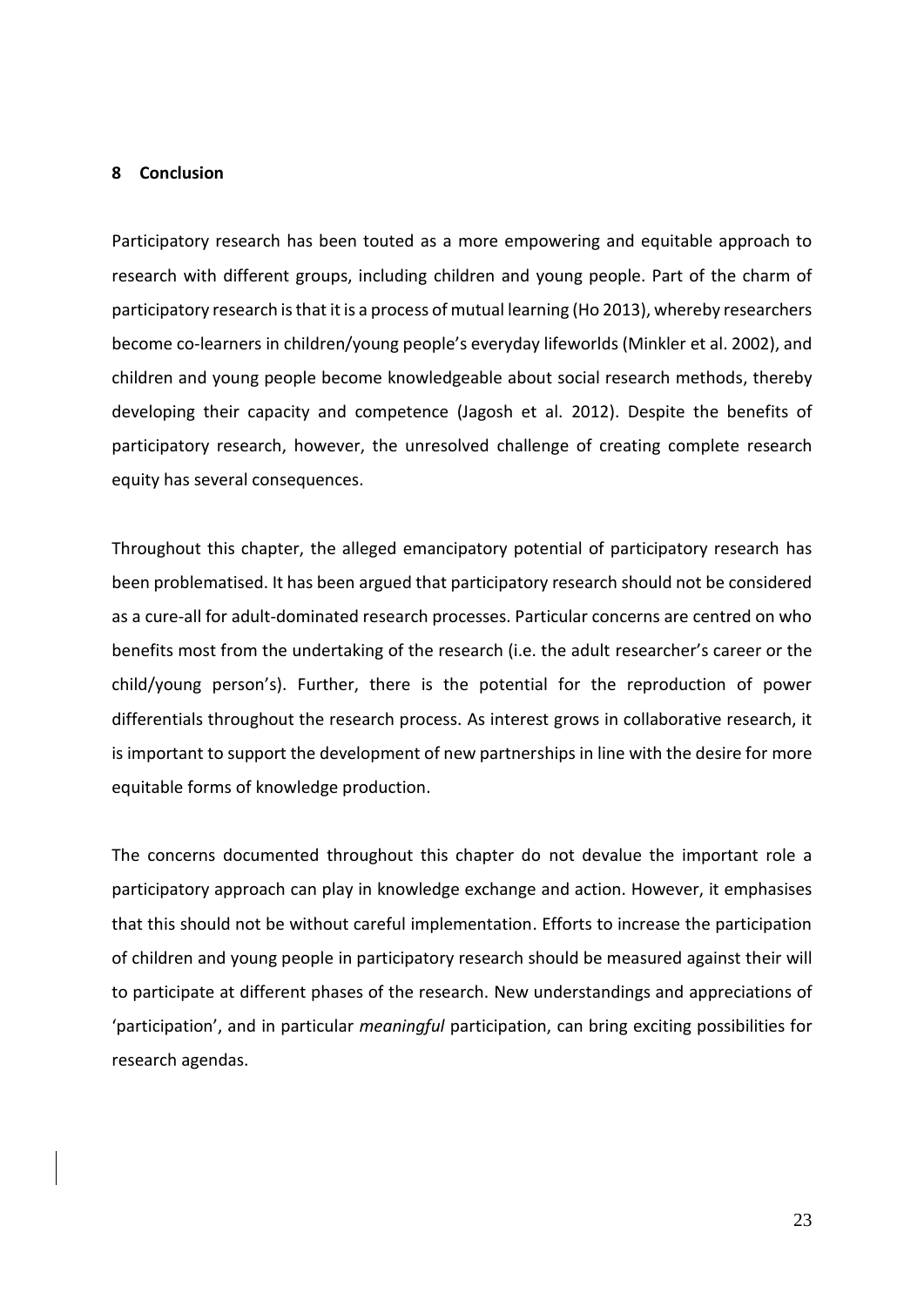# **9 Useful Resources**

## Participatory Research Hub at Durham University:

The Participatory Research Hub at Durham University hosts free events and training sessions, as a way to share knowledge about 'doing' research that brings more equitable benefits to all involved. The website has free resources and toolkits that the hub has developed over the years with a range of community partners.

# Participatory Research Group: http://participate2015.org/prg/

The Participatory Research Group (PRG) is a network of organisations committed to bringing knowledge from the margins into decision-making at every level of society. The website lists publications, including synthesis reports, research reviews and policy briefs, which draw together the findings of the PRG's research in 29 countries. It also showcases outcomes from creative participatory approaches, including visual research such as digital storytelling and participatory video.

# [Participatory](file:///C:/Users/Steph/Downloads/Participatory%20Geographies%20Research%20Group) Geographies Research Group *(*PyGyRG): http://www.pygyrg.co.uk/

PyGyRG is a collective whose members aim to raise the profile/perceived value, and further the understanding and use of participatory approaches, methods, tools and principles within academic geography and beyond.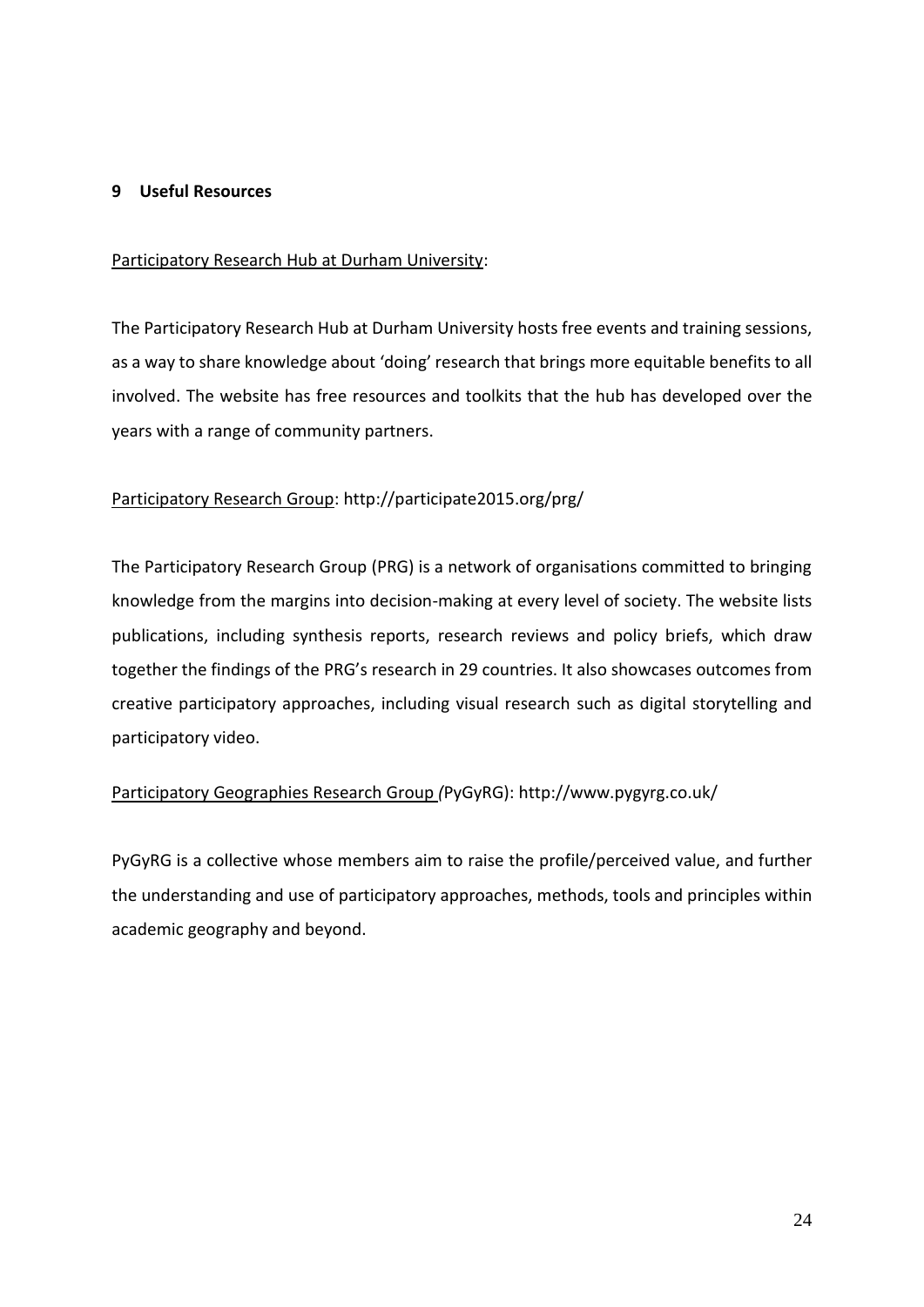### **References**

Ansell N (2001) Producing knowledge about 'Third World Women': The politics of fieldwork in a Zimbabwean secondary school. Ethics, Place and Environment 4(2): 101-116.

Baldwin M (2012) Participatory action research. In: Gray, M, Midgley J and Webb SA (eds) The SAGE Handbook of Social Work. Sage, London, p. 467-481.

Barreteau O, Bots PWG, Daniell KA (2010) A framework for clarifying "participation" in participatory research to prevent its rejection for the wrong reasons. Ecology and Society 15(2): 1-22.

Berger R (2015) Now I see it, now I don't: Researcher's position and reflexivity in qualitative research. Qualitative Research 15(2):219-234.

Bird D, Culley L and Lakhanpaul M (2013) Why collaborate with children in health research: An analysis of the risks and benefits of collaboration with children. Archives of Disease in Childhood: Education & Practice Edition 1-7.

Cahill C (2007a) Including excluded perspectives in participatory action research. Design Studies 28(3): 325-340.

Cahill C (2007b) Doing research with young people: Participatory research and the rituals of collective work. Children's Geographies 5(3): 297-312.

Cammarota J, Fine M (2008) Youth participatory action research: A pedagogy for transformational resistance. In Cammarota J and Fine M (eds) Revolutionizing Education: Youth Participatory Action Research in Motion. Routledge: Oxon.

Chávez V, Soep E (2005) Youth radio and the pedagogy of collegiality*.* Harvard Educational Review 75(4): 409-434.

Christensen P, Prout A (2002) Working with ethical symmetry in social research with children. Childhood 9(4): 477-497.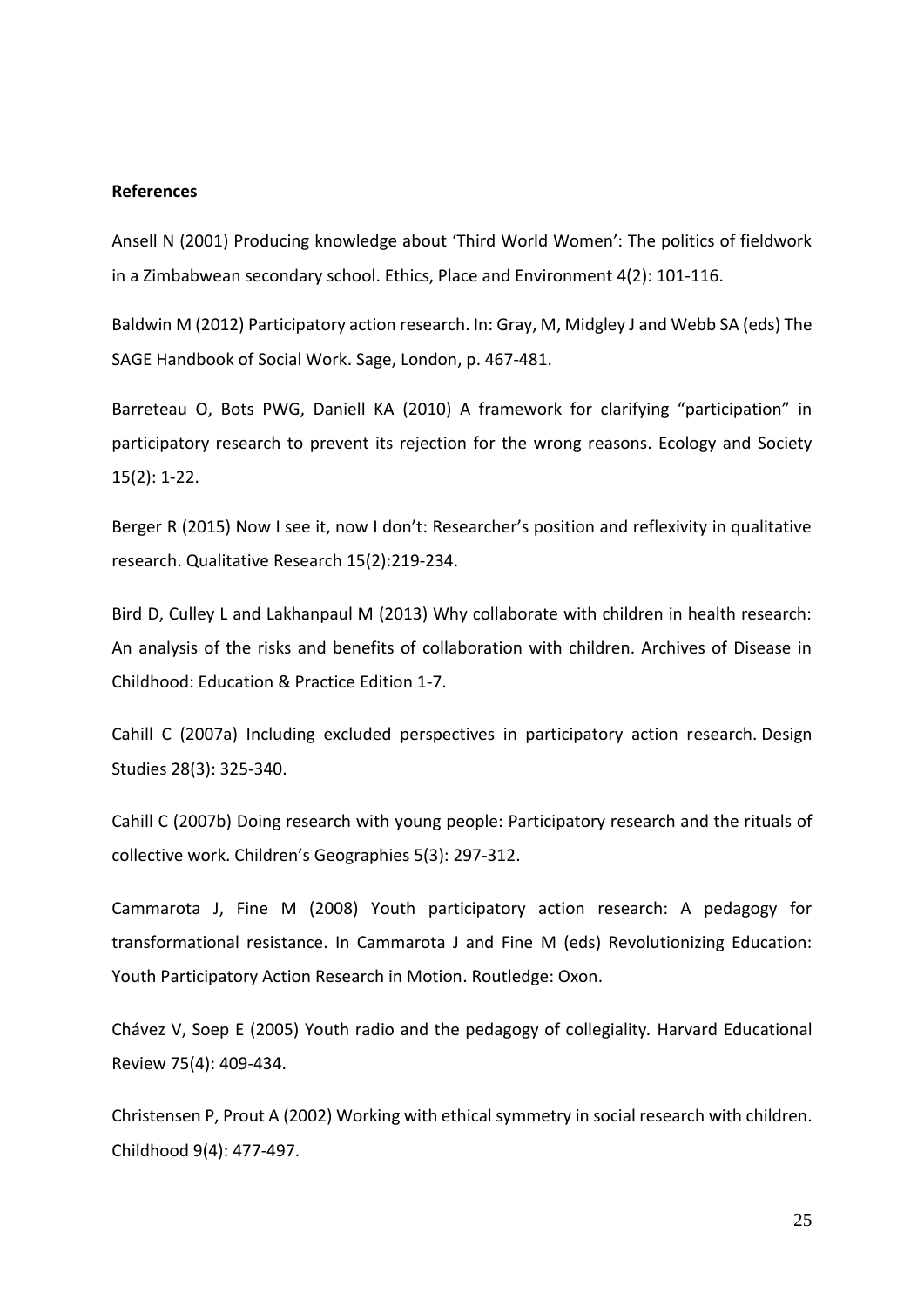Clark A, Moss P (2001) *Listening to Young Children: The Mosaic Approach*. National Children's Bureau: London.

Clark A (2010) Young children as protagonists and the role of participatory, visual methods in engaging multiple perspectives. American Journal of Community Psychology 46(1-2): 115- 123.

Crivello G, Camfield L, Woodhead M (2009) How can children tell us about their wellbeing? Exploring the potential of participatory research approaches within young lives. Social Indicators Research 90(1): 51-72.

DeLemos JL (2006) Community-based participatory research: Changing scientific practice from research *on* communities to research *with* and *for* Communities*.* Local Environment 11(3): 329-338.

Dentith AM, Measor L, O'Malley MP. (2009). Stirring dangerous waters: Dilemmas for critical participatory research with young people. Sociology. 43(1): 158-168.

Dorozenko KP, Bishop BJ, Roberts LD (2016) Fumblings and faux pas: Reflections on attempting to engage in participatory research with people with an intellectual disability. Journal of Intellectual & Developmental Disability 41(3): 197-208.

Flicker S (2008) Who benefits from community-based participatory research? A case study of the positive youth project. Health Education & Behaviour 35(1):70-86.

Foth M, Azup J (2006) Participatory design and action research: Identical twins or synergetic pair? In Jacucci G, Kensing F, Wagner I and Blomberg J (eds.) Proceedings Participatory Design Conference 2006: Expanding Boundaries in Design 2. Trento: Italy. p. 93-96.

Franks M (2011) Pockets of participation: Revisiting child-centred Participation Research. Children & Society 25(1): 15-25.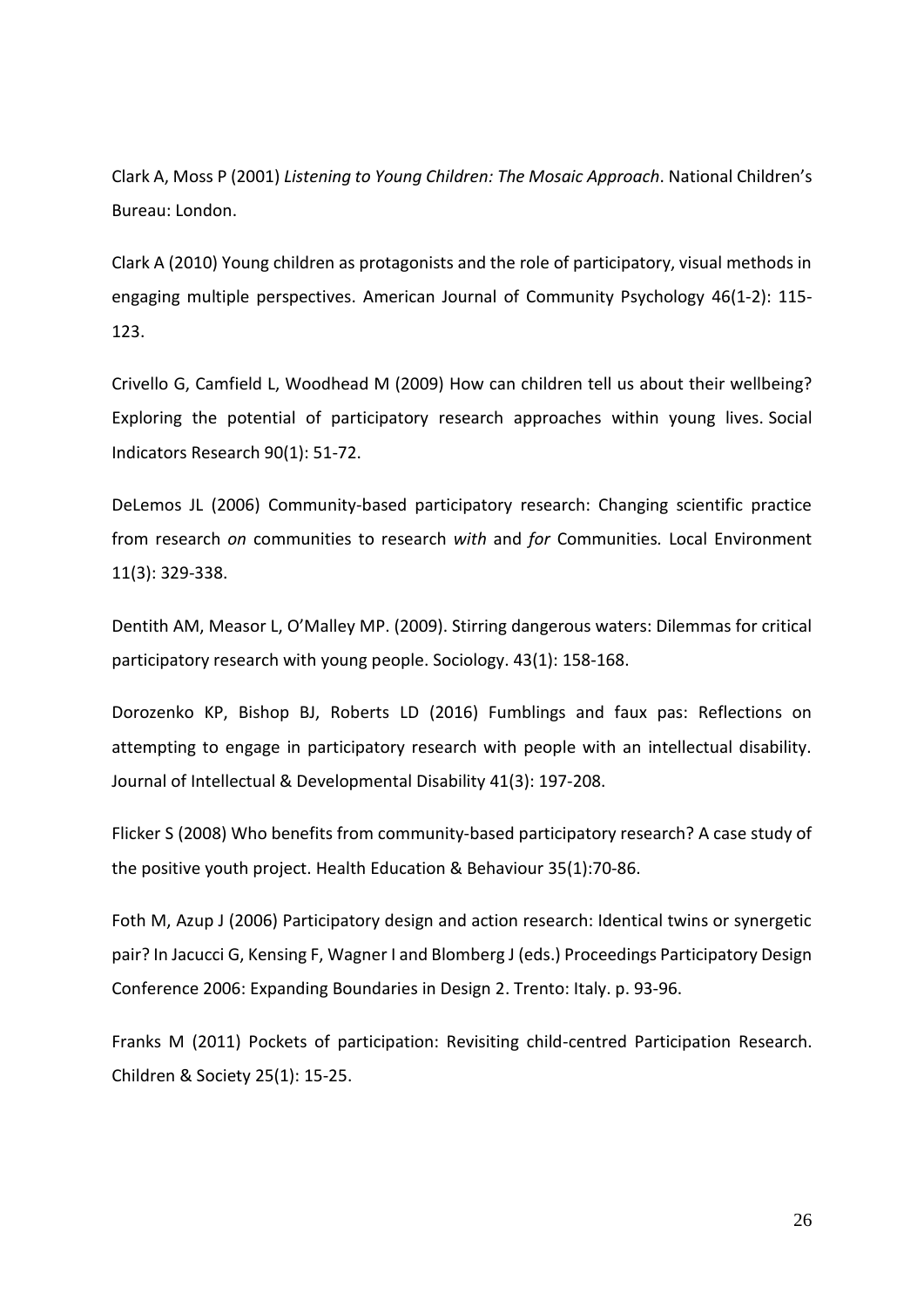Funk A, Borek NV, Taylor D, Grewal P, Tzemis D, Buxton JA (2012) Climbing the "ladder of participation": Engaging experiential youth in a participatory research project. Qualitative Research 103(4):288-292.

Gallacher L, Gallagher M (2008) Methodological immaturity in childhood research? Thinking through "participatory methods". Childhood 15(4):499-516.

Gallagher M (2008) 'Power is not an evil': Rethinking power in participatory methods. Children's Geographies 6(2): 137-150.

Graham A, Powell MA, Truscott J (2016) Exploring the nexus between participatory methods and ethics in early childhood. Australasian Journal of Early Childhood 41(1):82-89.

Grasser S, Schunko C, Vogl CR (2016) Children as ethnobotanists: Methods and local impact of a participatory research project with children on wild plant gathering in the Grosses Walsertal Biosphere Reserve, Austria. Journal of Ethnobiology and Ethnomedicine 12(46):1- 16.

Gristy C (2015) Engaging with and moving on from participatory research: A personal reflection. International Journal of Research & Method in Education 38(4):371-387

Grover S (2004) Why won't they listen to us? On giving power and voice to children participating in social research Childhood 11(1): 81-93.

Guishard M (2009) The false paths, the endless labours, the turns now this way and now that: Participatory action research, mutual vulnerability, and the politics of inquiry. Urban Review 41(1):85-105.

Hart R (1992) Children's participation from tokenism to citizenship. UNICEF Innocenti Research Centre: Florence.

Hart R (1997) Children's Participation: The Theory And Practice Of Involving Young Citizens In Community Development And Environmental Care. Earthscan: London.

Hart J, Newman J, Ackerman L, Feeney T (2004) Children Changing their World: Understanding and Evaluating Children's Participation in Development. Woking: Plan International.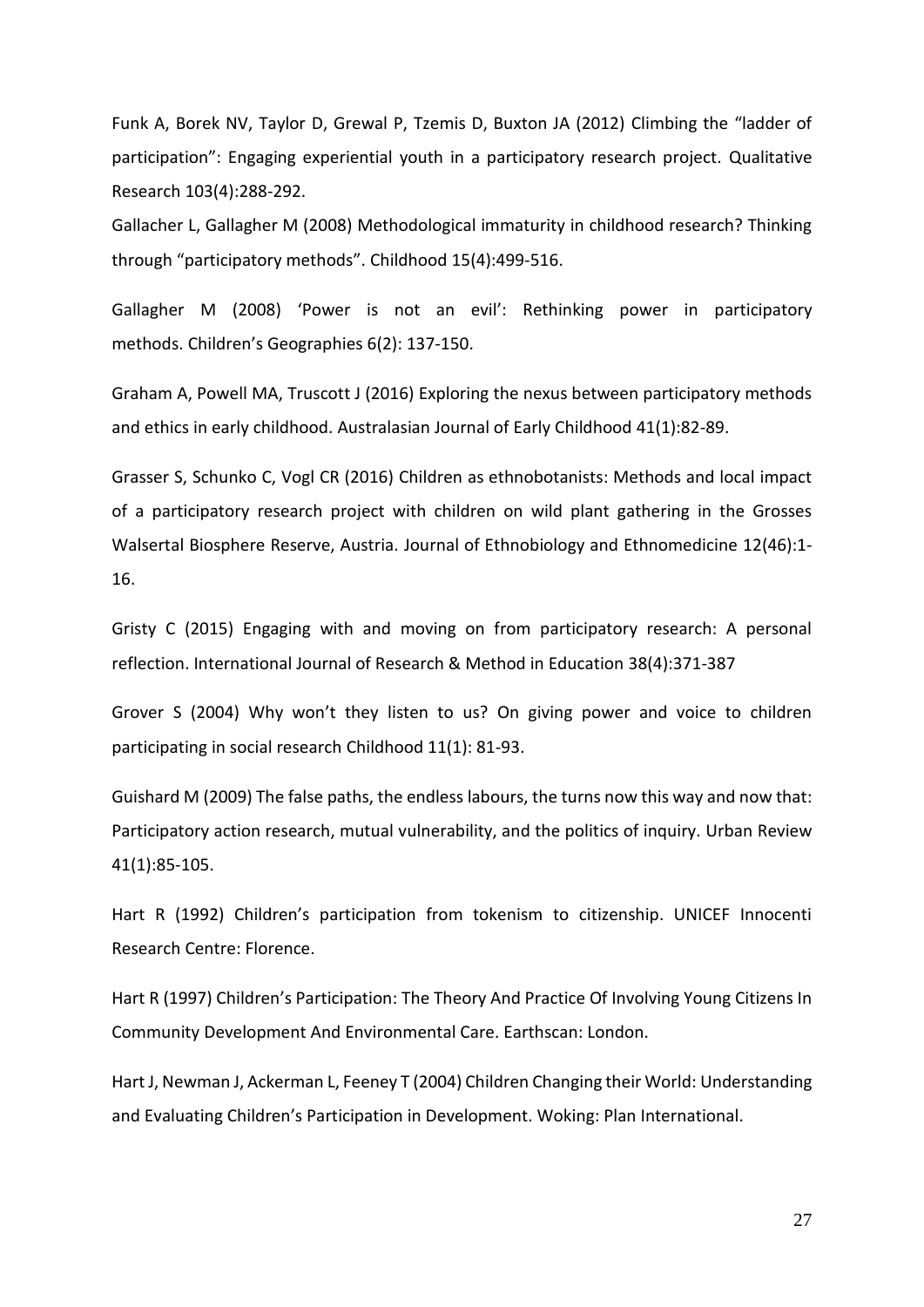Hill M (2006) Children's voices on ways of having a voice: Children's and young people's perspectives on methods used in research and consultation. Childhood 13(1): 69-90.

Ho PSY (2013) Researching with a broken arm: Finding sisterhood in injury. Sexualities 16(1/2):78-93.

Holland S, Renold E, Ross NJ, Hillman A (2010) Power, agency and participatory agendas: A critical exploration of young people's engagement in participative qualitative research. Childhood 17(3):360-375.

Holloway S Valentine G (2000) Children's Geographies: Playing, Living and Learning. Routledge: London.

Horowitz CR, Robinson M, Seifer S (2009) Community-based participatory research from the margin to the mainstream: Are researchers prepared? Circulation 119(19):2633-42.

Israel BA, Parker EA, Rowe Z, Salvatore A, Minkler M, López J, Butz A, Mosley A, Coates L, Lambert G, Potito PA, Brenner B, Rivera M, Romero H, Thompson B, Coronado G, Halstead S (2005) Community-based participatory research: lessons learned from the Centers for Children's Environmental Health and Disease Prevention Research. Environmental Health Perspectives 113(10):1463-1471.

Jacquez F, Vaugn LM, Wagner E (2013) Youth as partners, participants or passive recipients: A review of children and adolescents in community-based participatory research. American Journal of Community Psychology 51(1):176-189.

Jagosh J, Macaulay AC, Pluye P, Salsberg J, Bush PL, Henderson J, Sirett E, Wong G, Cargo M., Herbert, CP, Seifer, SD., Green, LW and Greenlaugh T (2012) Uncovering the benefits of participatory research: Implications of a realist review for health research and practice. *The Milbank Quarterly* 90(2):311-346.

Jagosh J, Bush PL, Salsberg J, Macaulay AC, Greenhalgh T, Wong G, Cargo M, Green LW, Herbert CP, Pluye P (2015) A realist evaluation of community-based participatory research: partnership synergy, trust building and related ripple effects. *BMC Public Health* 15(725):1- 11.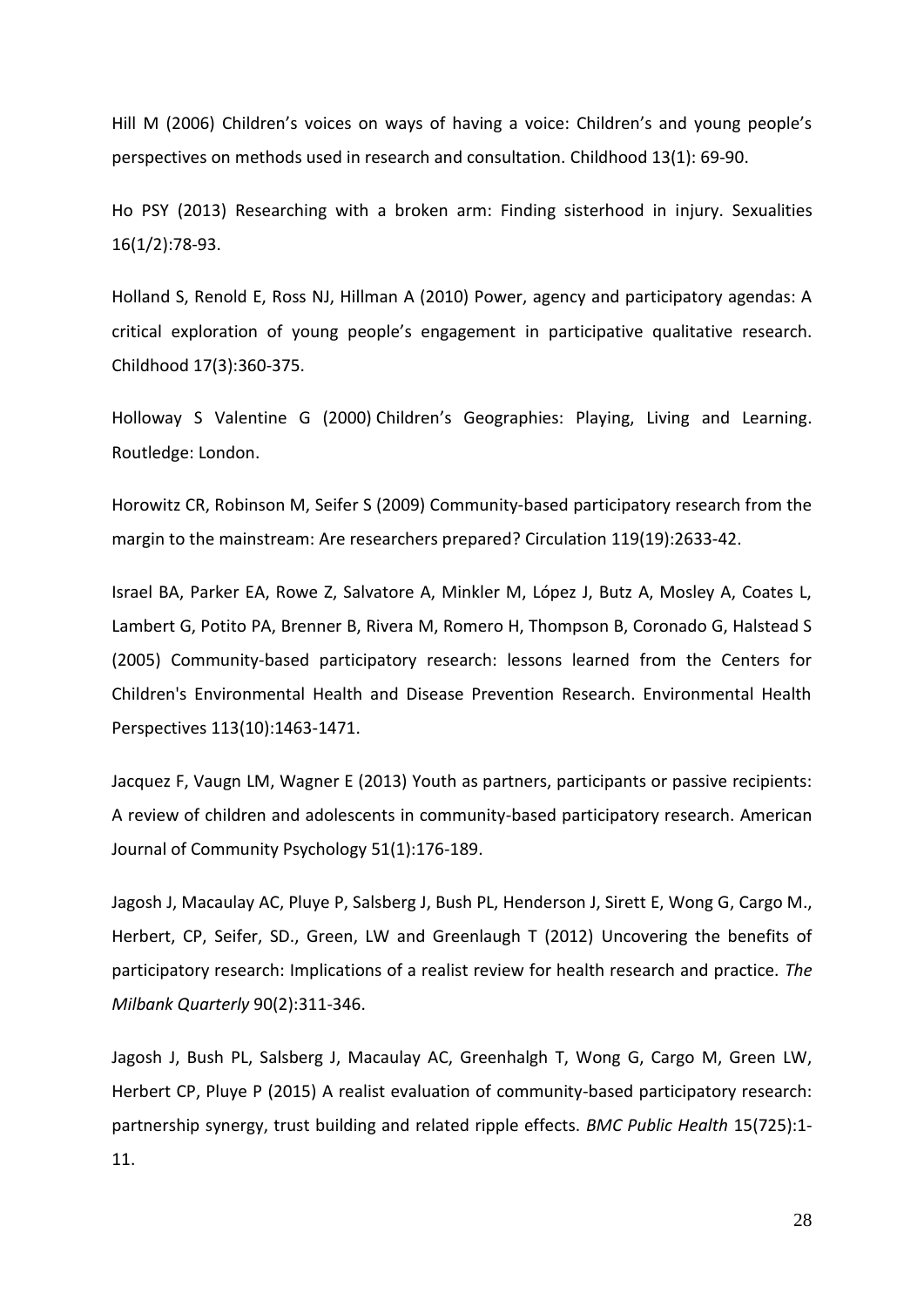Kellett M, Forrest R, (aged ten), Dent M (aged ten), Ward S (aged ten) (2004) 'Just teach us the skills please, we'll do the rest': Empowering ten-year olds as active researchers. Children & Society 18(5):329-343.

Khanlou N, Peter E (2005) Participatory action research: Considerations for ethical review. *Social Science & Medicine* 60(10):2333-2340.

Langhout RD, Thomas E (2010) Imagining participatory research in collaboration with children: An introduction. *American Journal of Community Psychology* 46(1-2):60-66.

Le De L, Gaillard JC, Friesen W (2015) Academics doing participatory disaster research: how participatory is it? *Environmental Hazards* 14(1):1-15.

Lushey CJ, Munro ER (2014) Participatory peer research methodology: An effective method for obtaining young people's perspectives on transitions from care to adulthood? Qualitative Social Work 14(4):522-537.

Mason J, Danby S (2011) Children as experts in their lives: Child inclusive research. *Child Indicators Research* 4(2):185-189.

Mayan MJ, Daum CH (2016) Worth the risk? Muddled relationships in community-based participatory research. Qualitative Health Research 26(1):69-76.

McCartan C, Schubotz D. and Murphy J (2012) The self-conscious researcher – Post-modern perspectives of participatory research with young people. *Forum: Qualitative Social Research* 13(1):1-18.

Minkler M, Fadem P, Perry M, Blum K, Moore L, Rogers J (2002) Ethical dilemmas in participatory action research: A case study from the disability community. Health Education and Behavior 29(1):14-29.

Mohan G (1999) Not so distant, not so strange: The personal and the political in participatory research. Ethics, Place and Environment 2(1):41-54.

Morrow V (2008) Ethical dilemmas in research with children and young people about their social environments. Children's Geographies 6(1):49-61.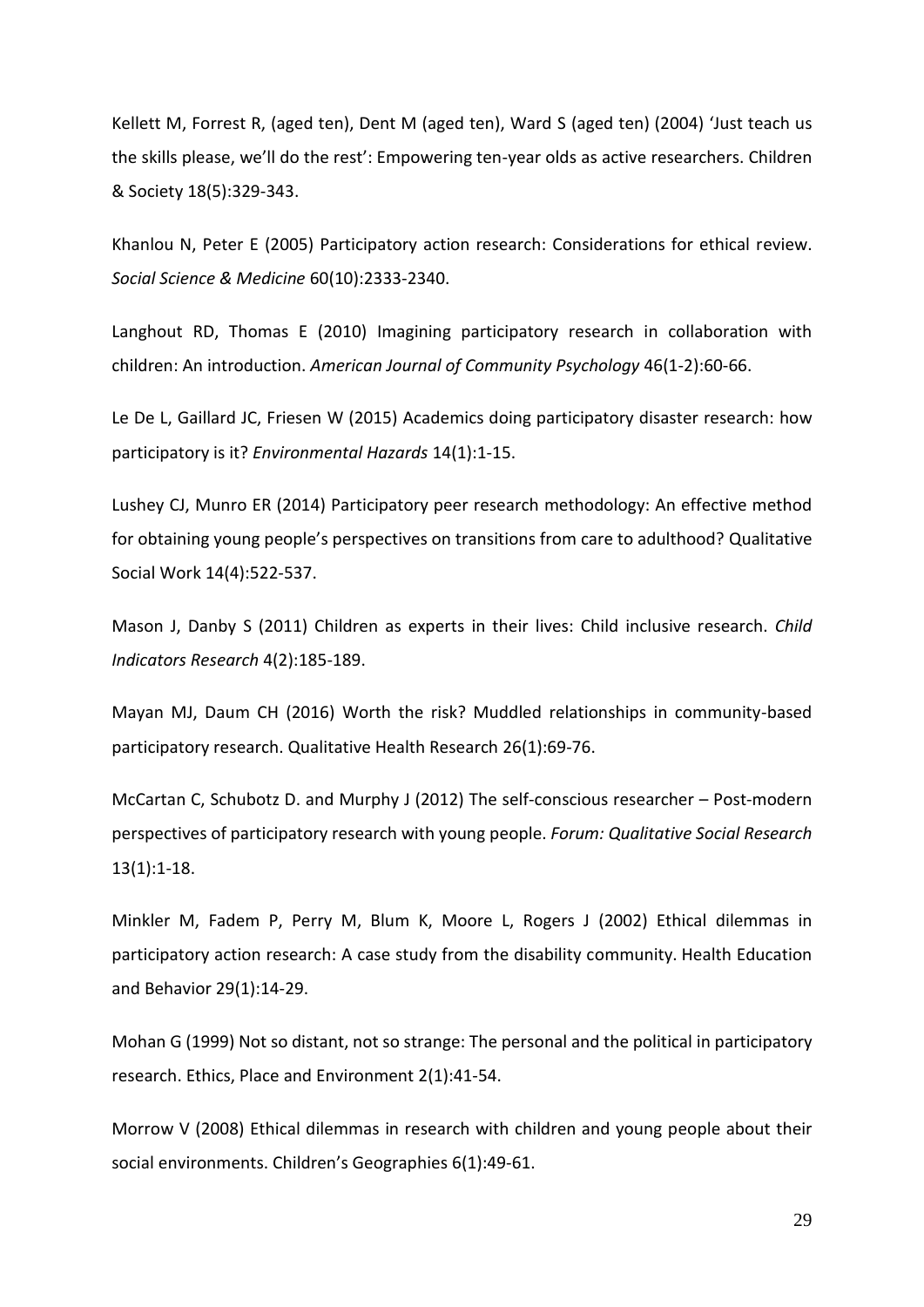Muhammad M, Wallerstein N, Sussman A.L, Avila M, Belone L, Duran B (2015) Reflections on researcher identity and power: The impact of positionality on community based participatory research (CBPR) processes and outcomes. Critical Sociology 41(7-8):1045-1063.

Noske-Turner J (2012) Making One Blood: A journey through participatory radio documentary production. Journal of Media Practice 13(2):177-187.

Orlowski SK, Lawn S, Venning A, Winsall M, Jones GM, Wyld K, Damarell RA, Antezana G, Schrader G, Smith D, Collin P, Bidargaddi N (2015) Participatory research as one piece of the puzzle: A systematic review of consumer involvement in design of technology-based youth mental health and well-being interventions. JMIR Human Factors 2(2):1-21.

Pain R (2003) Youth, age, and the representation of fear. Capital & Class 27(2):151-171.

Pain R and Francis P (2003) Reflections on participatory research. Area 35(1):46-54.

Pain R (2004) Social geography: Participatory research. Progress in Human Geography 28(5):652-663.

Paradiso de Sayu R and Chanmugam A (2016) Perceptions of empowerment within and across partnerships in community-based participatory research: A dyadic interview analysis. Qualitative Health Research 26(1):105-116.

Pinter A and Zandian S (2015) 'I thought it would be tiny little one phrase that we said, in a huge big pile of papers:' Children's reflections on their involvement in participatory research. Qualitative Research 15(2):235-250.

Randall D (2012) Revisiting Mandell's 'least adult' role and engaging with children's voices in research. Nurse Researcher 19(3): 39-43.

Shier H (2001) Pathways to participation: Openings, opportunities and obligations. Children & society 15(2): 107-117.

Shier H (2006) Pathways to Participation Revisited: Nicaragua perspective. New Zealand Association for Intermediate and Middle Schooling 2: 13-18.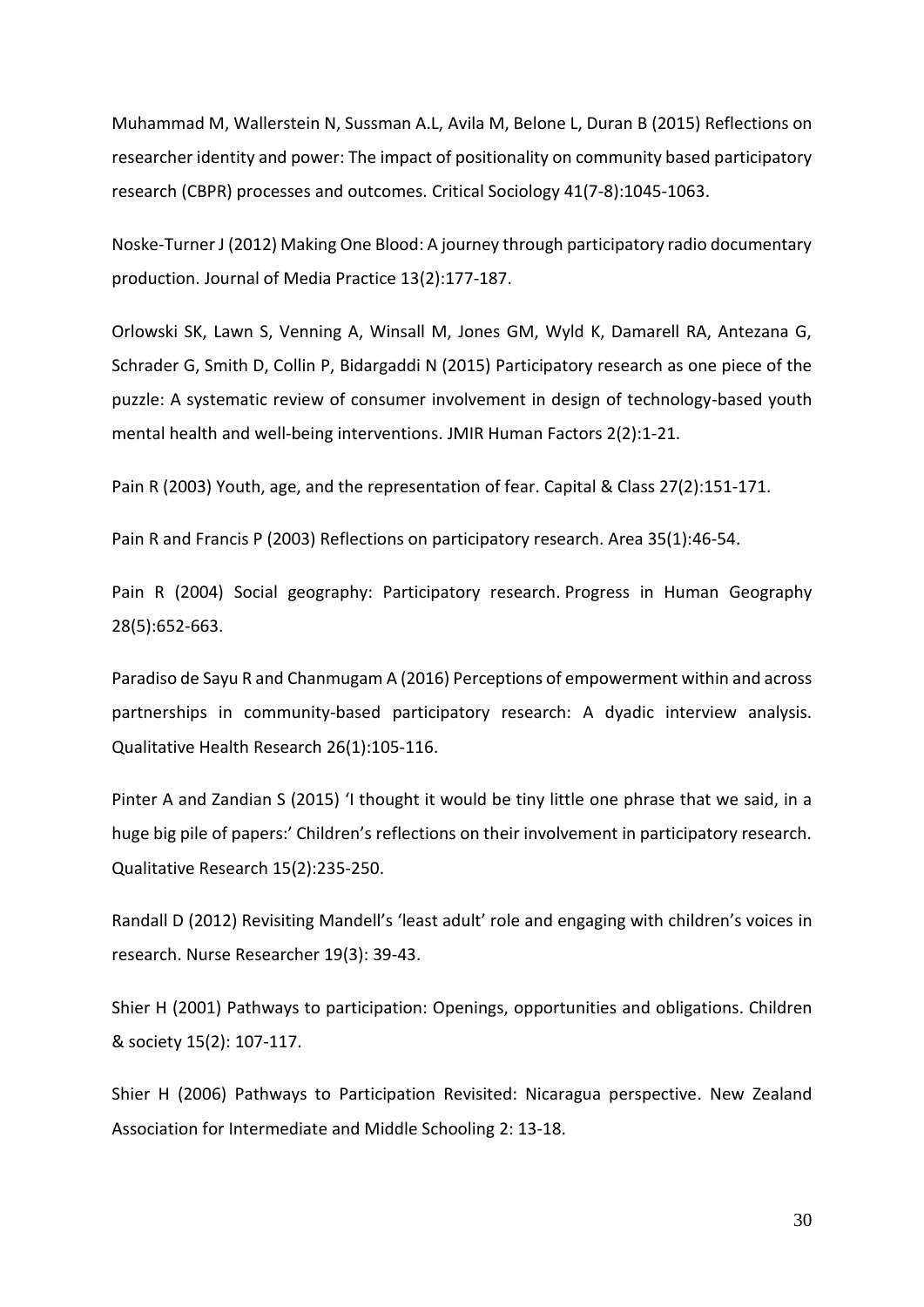Sime D (2008) Ethical and methodological issues in engaging young people living in poverty with participatory research methods. Children's Geographies 6(1):63-78.

Sinclair R (2004) Participation in practice: Making it meaningful, effective and sustainable. Children & society 18(2):106-118.

Smyth J and McInerney P (2013) Whose side are you on? Advocacy ethnography: some methodological aspects of narrative portraits of disadvantaged young people, in socially critical research. International Journal of Qualitative Studies in Education 26(1):1-20.

Sutton L (2009) 'They'd only call you a scally if you are poor': The impact of socio-economic status on children's identities. Children's Geographies 7(3):277-290.

Thomson F (2007) Are methodologies for children keeping them in their place? Children's Geographies 5(3):207-218.

Treseder P (1997) Empowering Children and Young People. London: Save the Children.

Tucker MT, Lewis Jr DW, Foster PP, Lucky F, Yerby LG, Hites L, Higginbottom JC (2016) Community-based participatory research – speed dating: An innovative model for fostering collaborations between community leaders and academic researchers. Health Promotion Practice 17(2):775-780.

United Nations (1989) *Convention on the Rights of the Child*. Available at: http://353ld710iigr2n4po7k4kgvv-wpengine.netdna-ssl.com/wpcontent/uploads/2010/05/UNCRC\_PRESS200910web.pdf. [Accessed 12/01/2017].

Vromen A (2003) People try to put us down…participatory citizenship of generation x. Australian Journal of Political Science 43(1):79-97.

Waller T, Bitou A (2011) Research with children: Three challenges for participatory research in early childhood. European Early Childhood Education Research Journal 19(1):5-20.

Warin J (2011) Ethical mindfulness and reflexivity: Managing a research relationship with children and young people in a 14-year qualitative longitudinal research (QLR) study. Qualitative Inquiry 17(2):805-814.